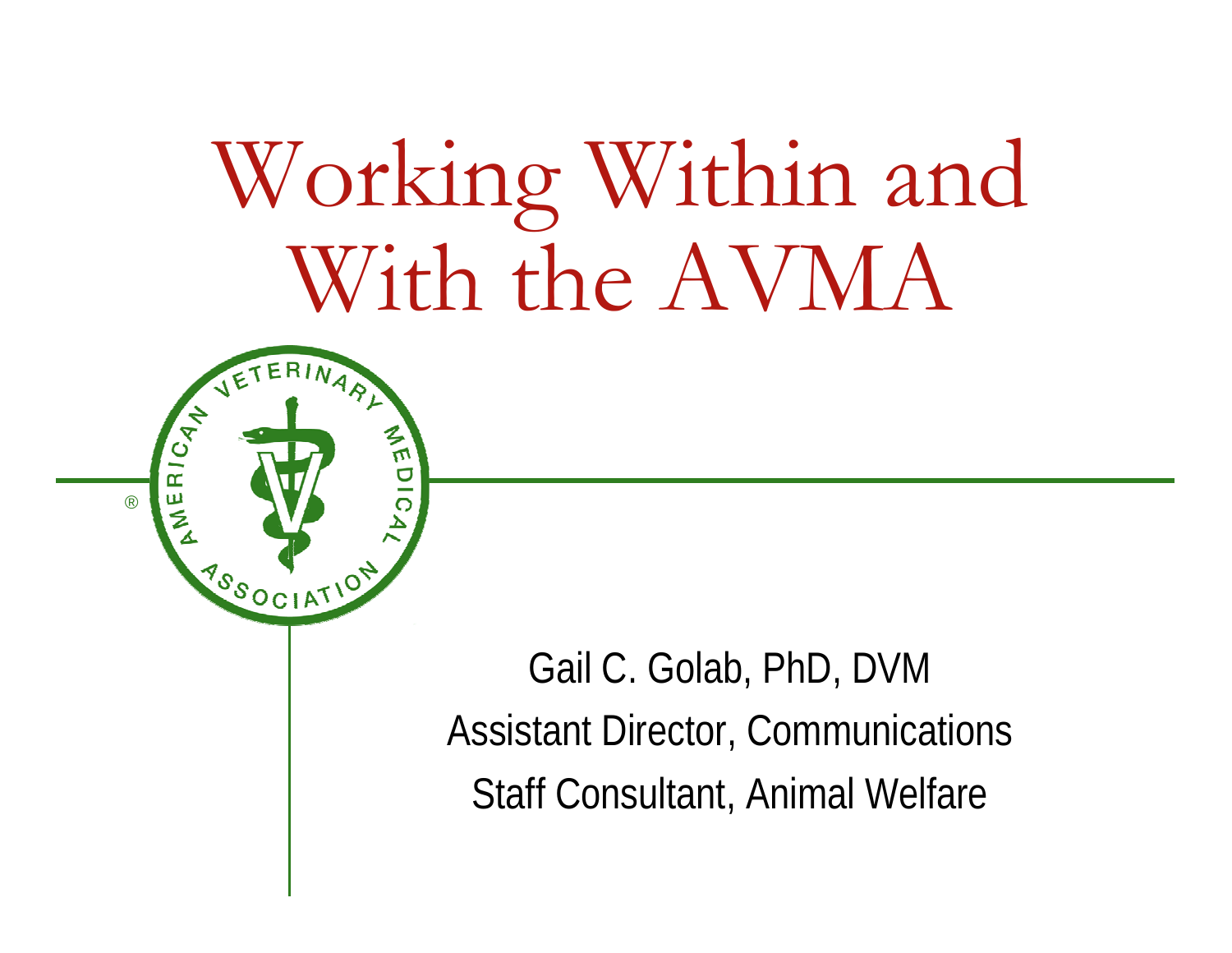## Who are we?

*<b>ESSOCIATION* Mission—To improve animal and human health and well-being and advance the veterinary medical profession

®

**AMERICAN** 

WEDIC.

- Objective—To advance the science and art of veterinary medicine, including its relationship to public health, biological science, and agriculture.
- >70,000 member veterinarians representing virtually every species emphasis and every type of practice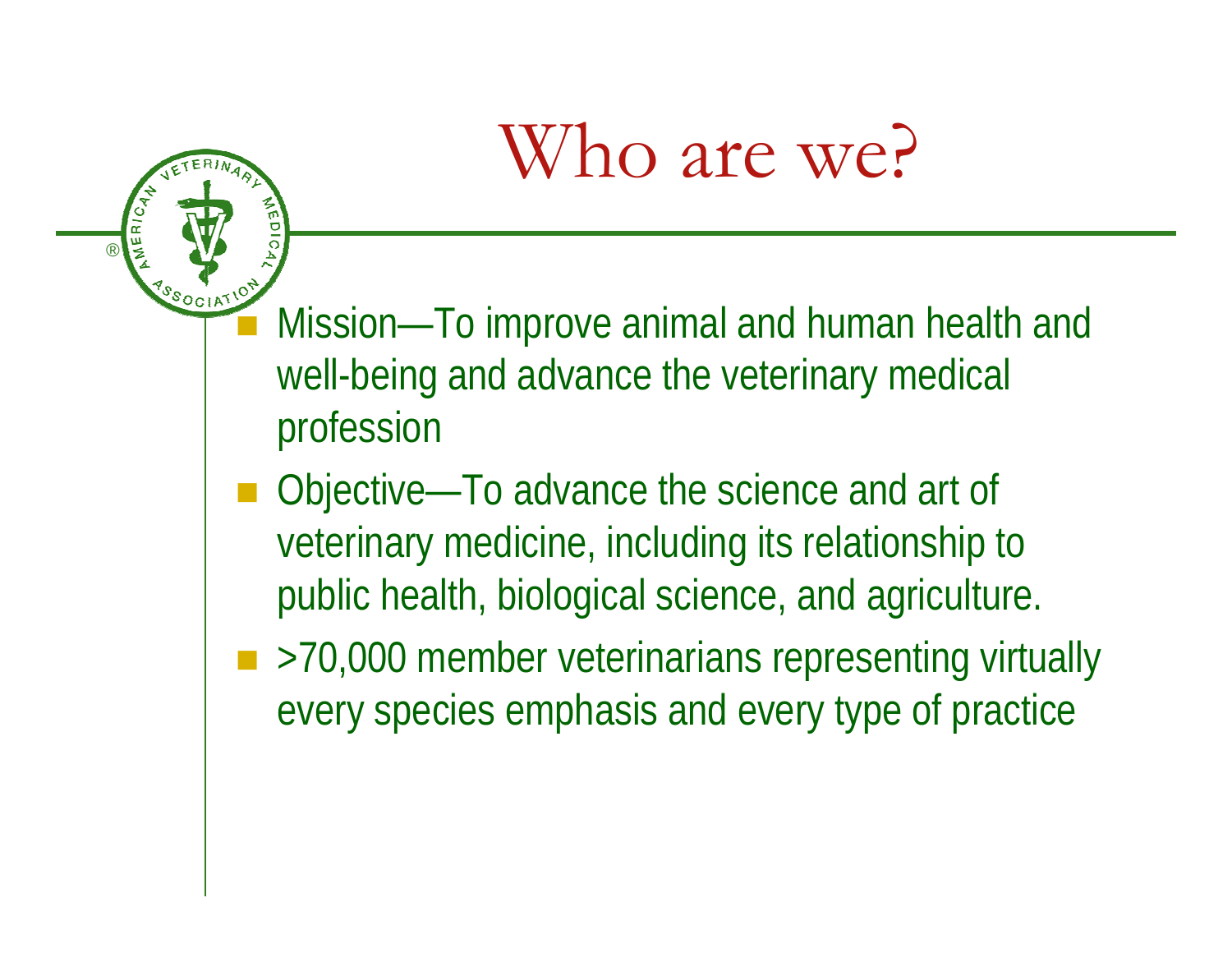## What do we do?



- Identify and research issues related to veterinary practice and animal care
- **Develop positions and policies**
- **Nake recommendations**
- Help find workable solutions
- Advocate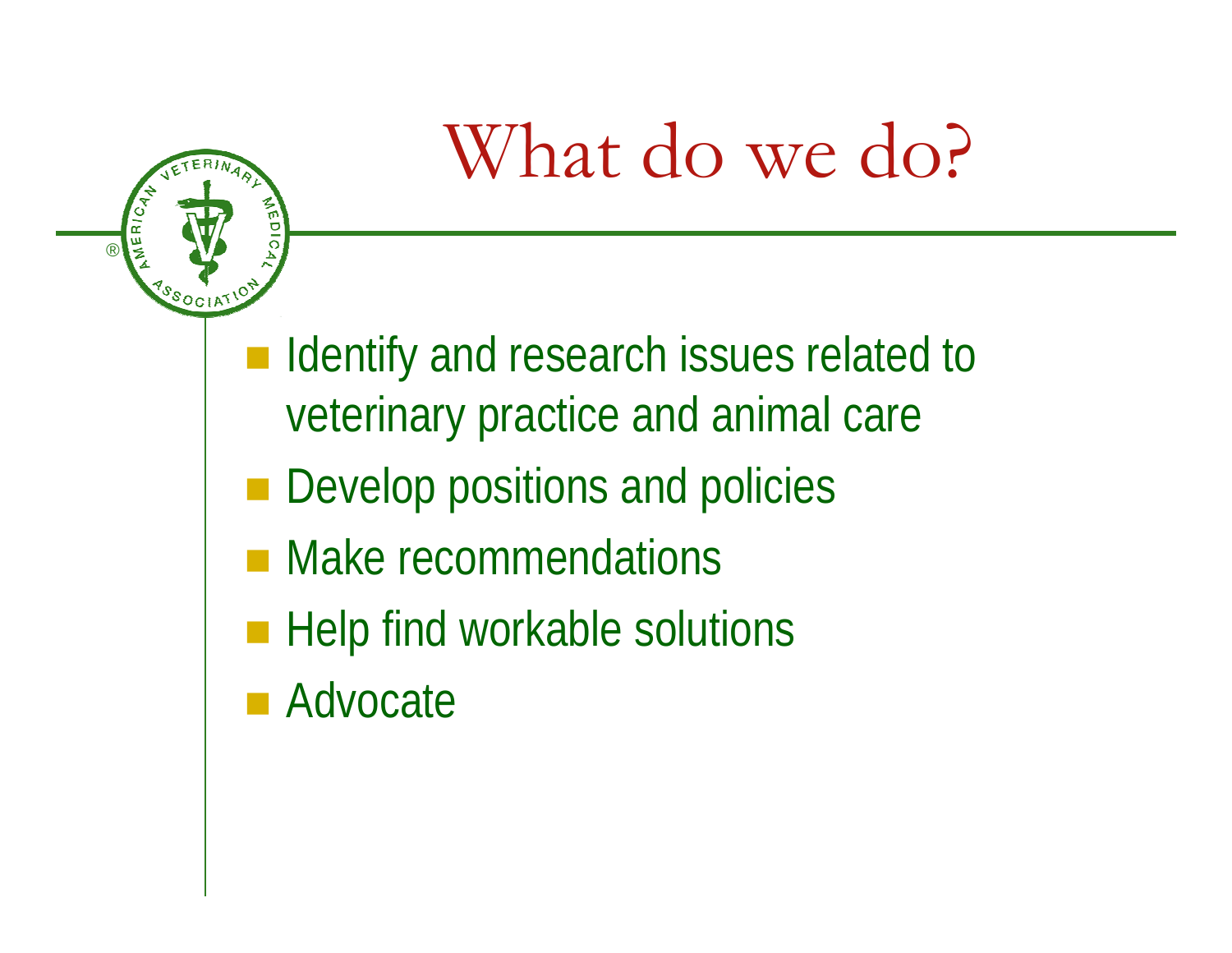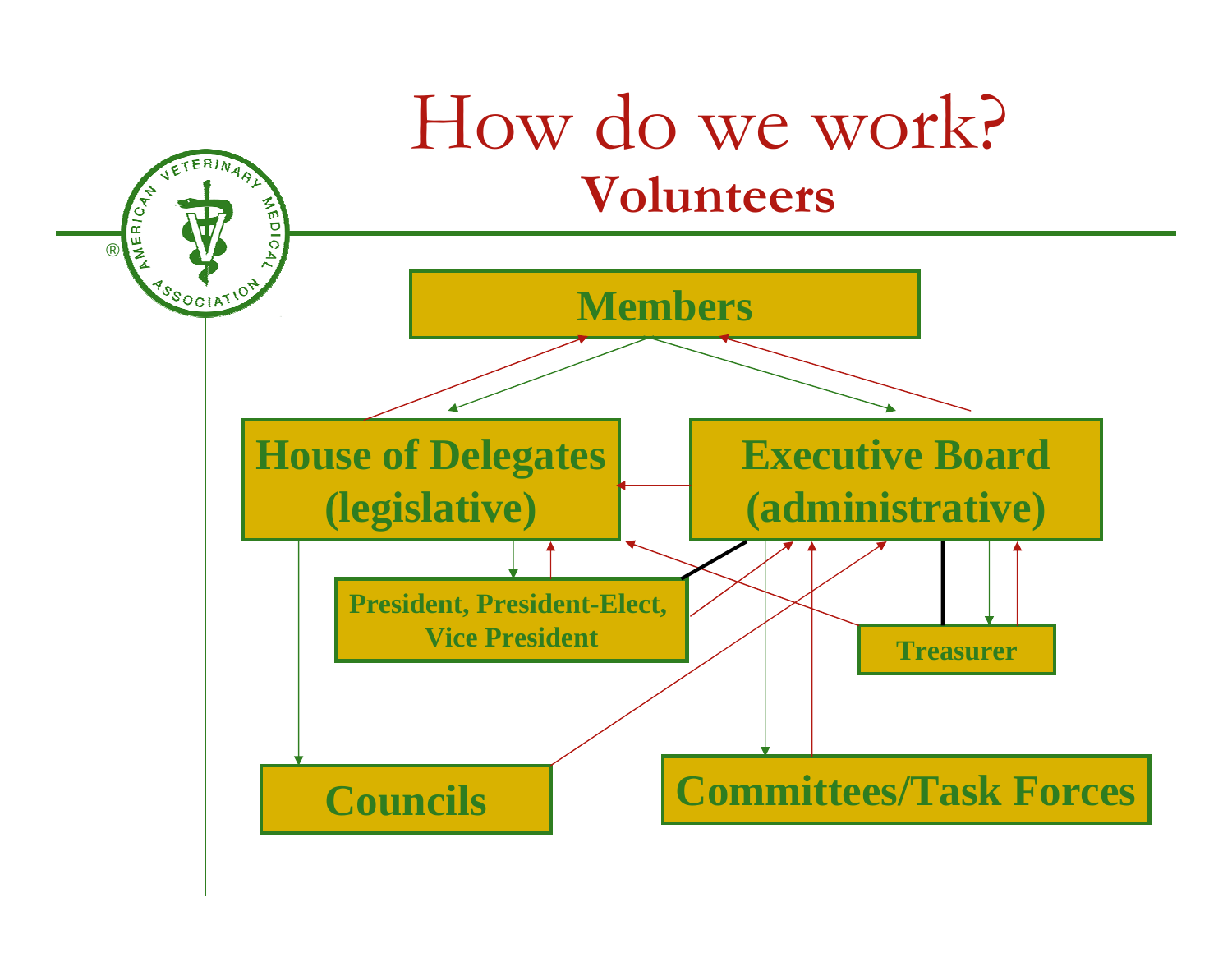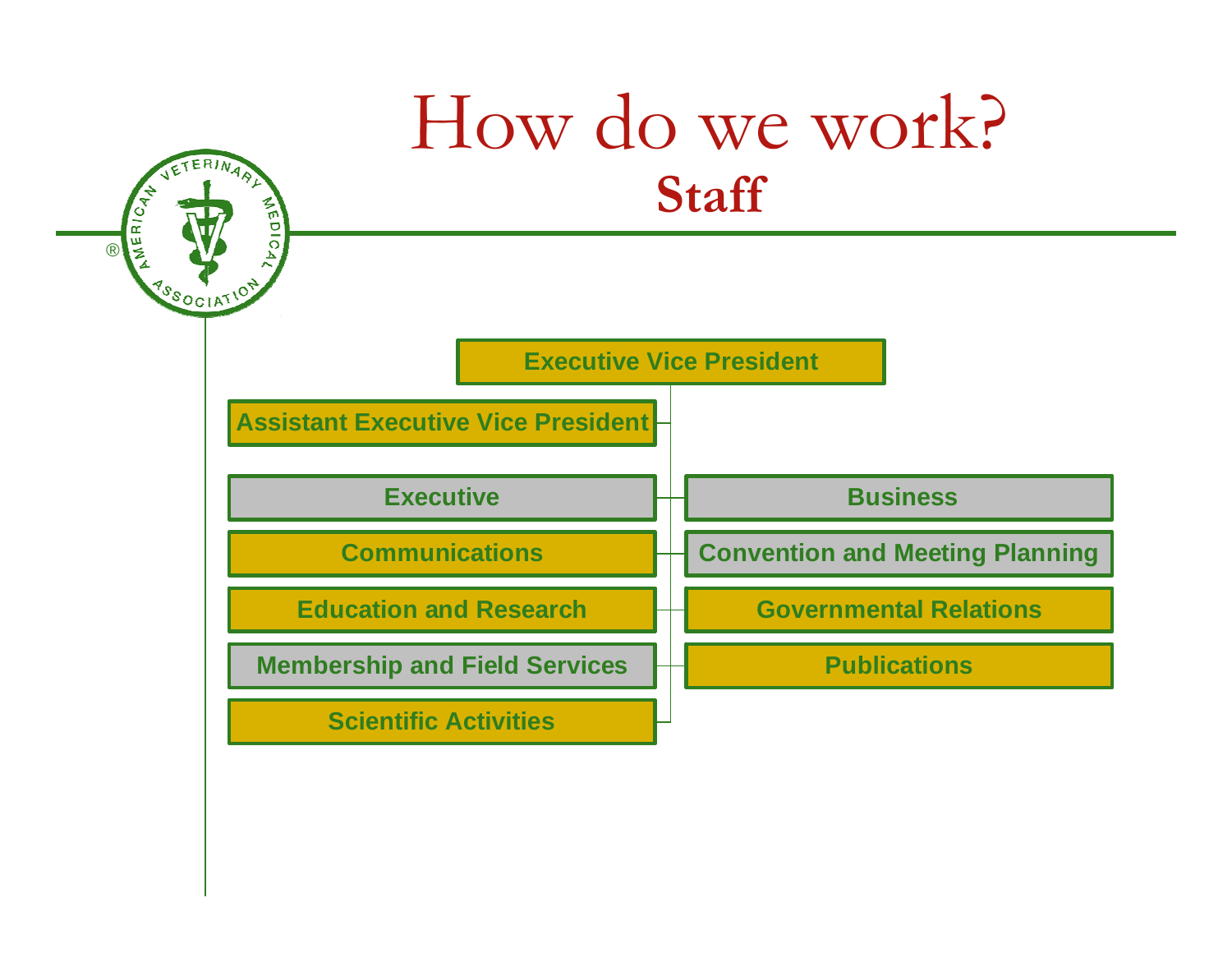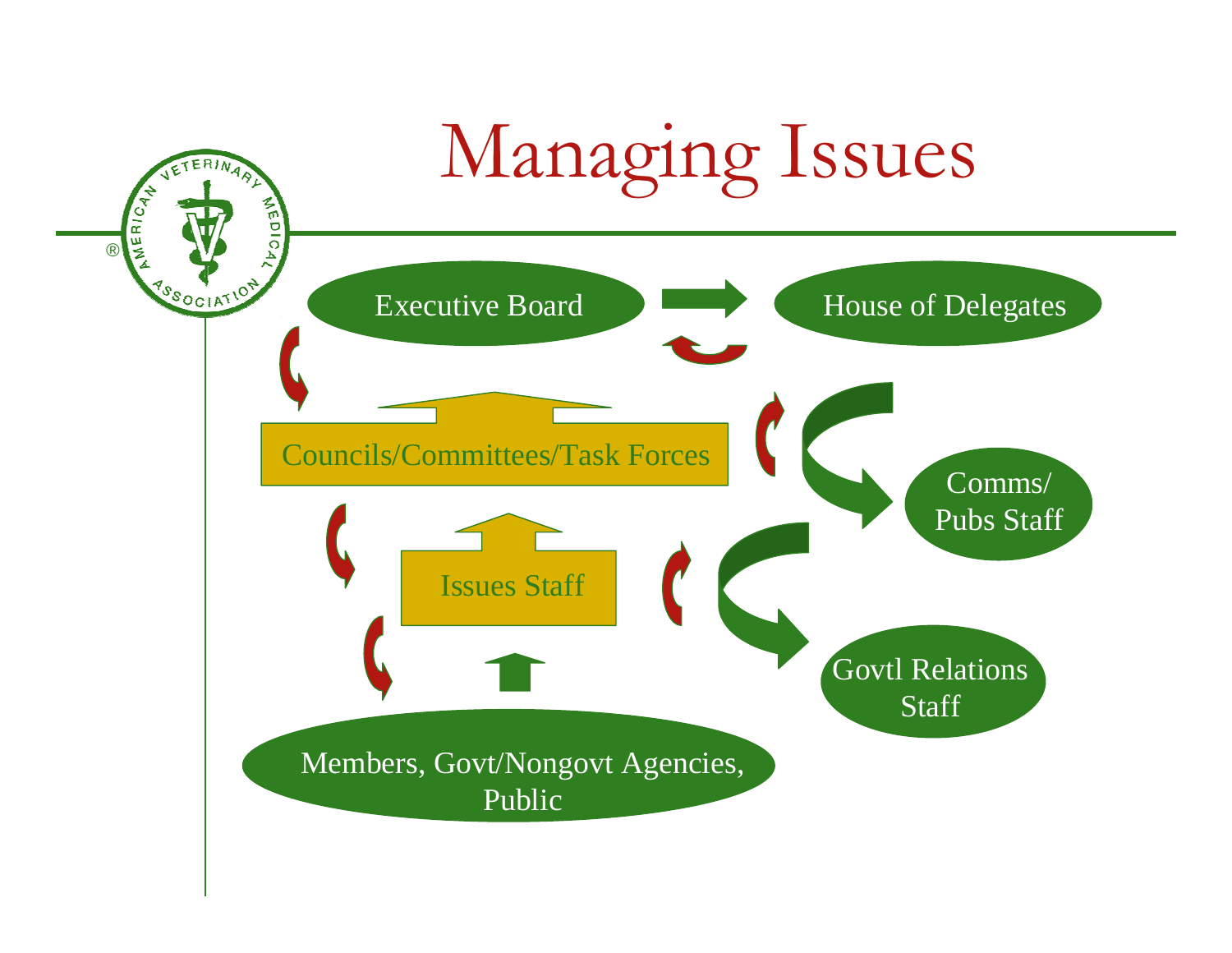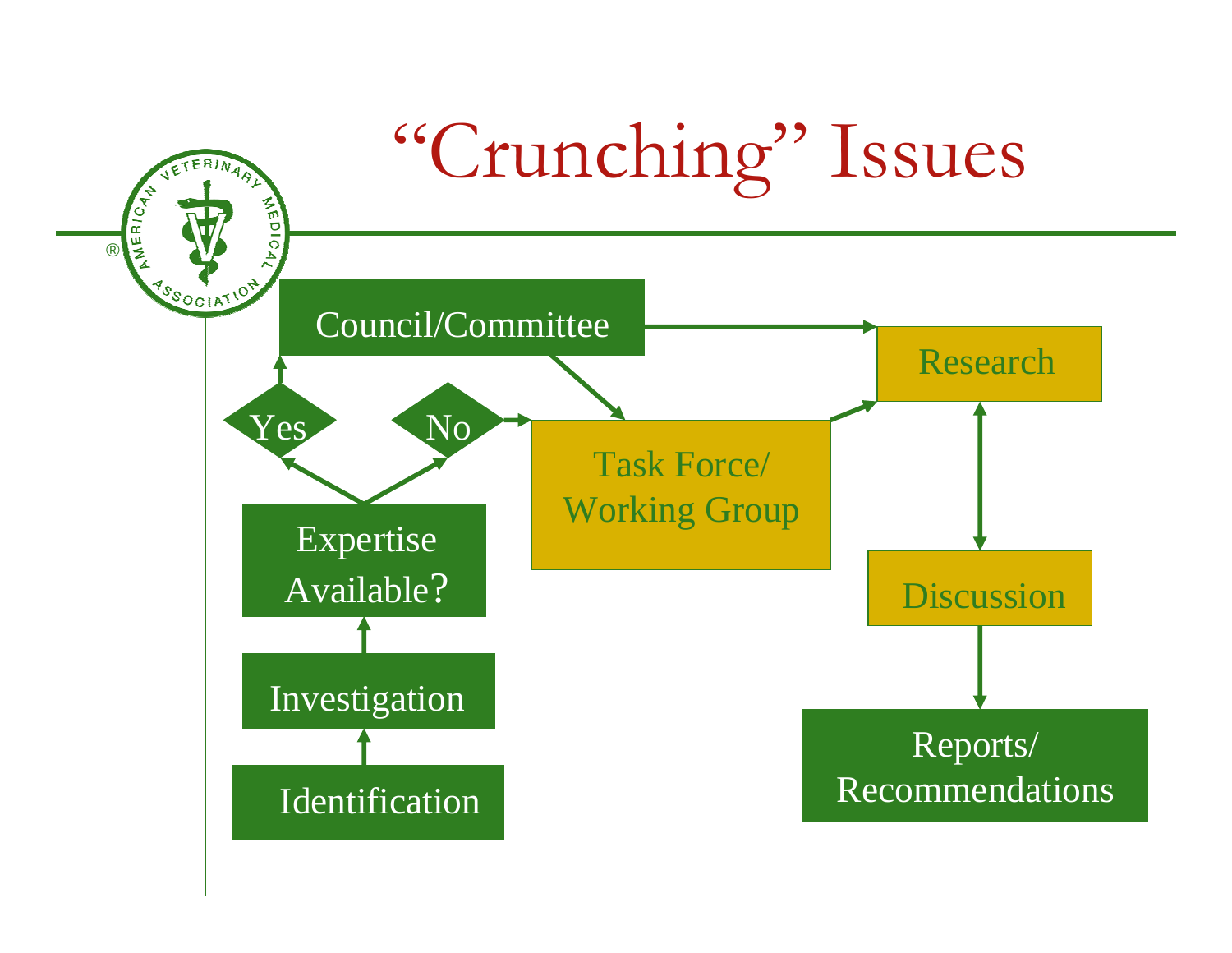

## Good Decision-Making

#### Most issues have multiple components

- Science
- Clinical experience
- Practical application
- Public policy
- **Most outputs benefit** from multiple inputs
- **Transparency**

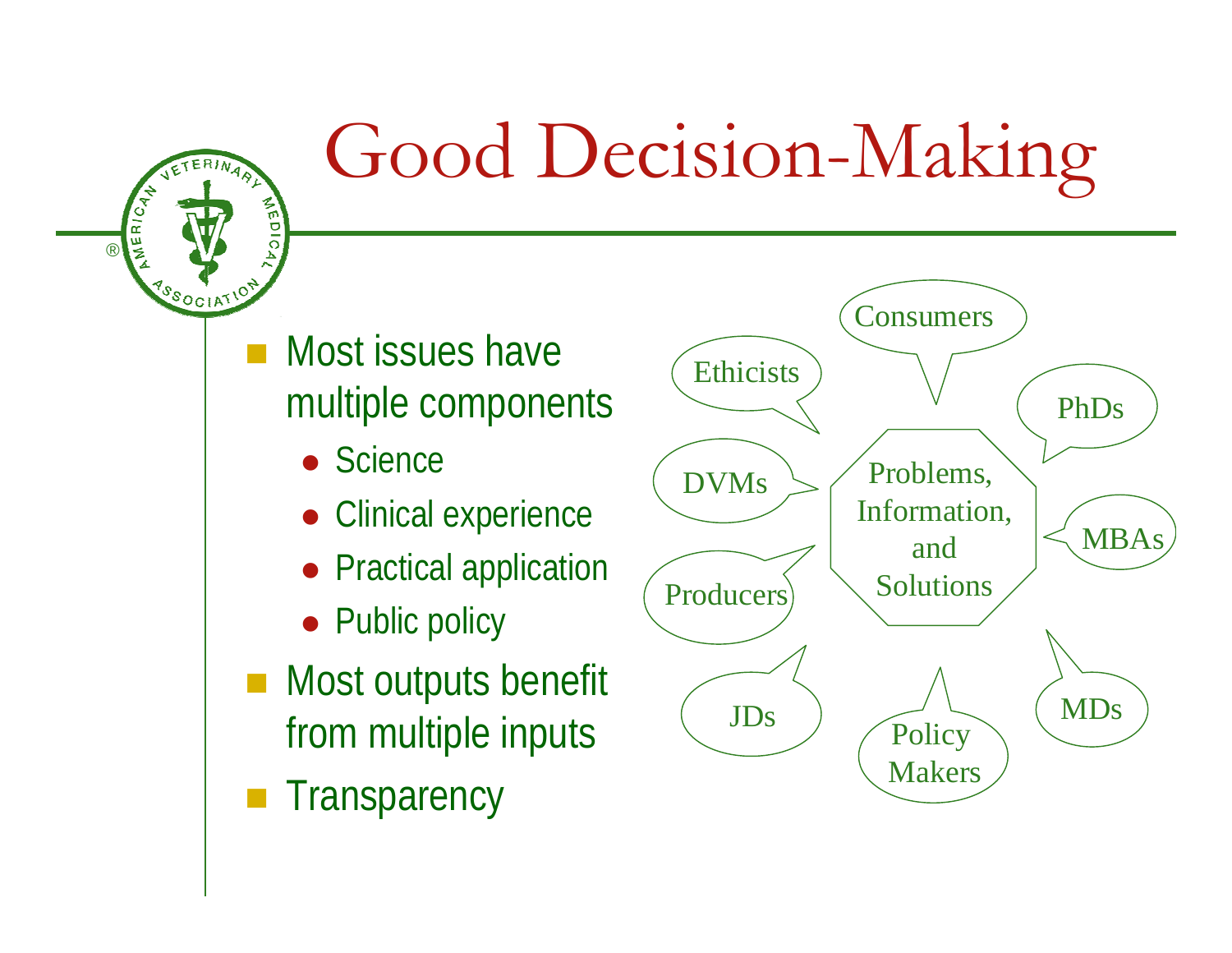## Examples of Multidisciplinary Efforts

Task Force on the Housing of Pregnant Sows

- July 2002—AVMA position on gestation housing established
- July 2003—Resolution passed by House

*That the AVMA conduct a thorough and objective review of the scientific evidence relating to impacts on the health and welfare of keeping breeding sows in gestation stalls.*

- November 2003—Multidisciplinary task force created at the request of the Animal Welfare Committee
	- Clinicians

®

**AMERICAN** 

NOSOCIATION

WEDICA

- Producers/Industry
- Researchers (DVMs/PhDs) Advocates and Ethicists
- Economist

 $\bullet$  Statistician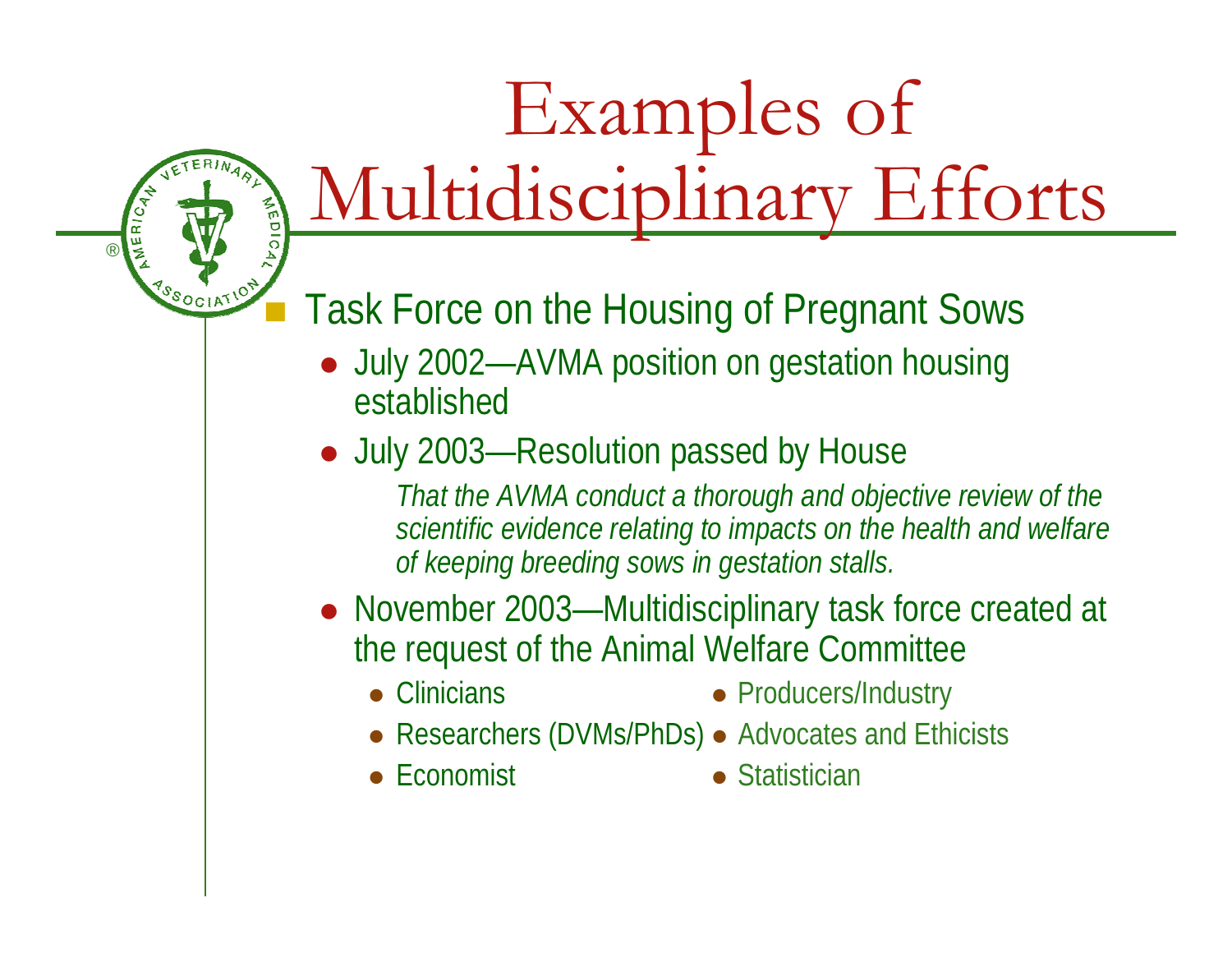# Examples of REAR Multidisciplinary Efforts

■ Task Force on Canine Aggression and Human-Canine Interactions

- Multidisciplinary task force
	- DVMs

®

**AMERICAN** 

**ASSOCIATIO** 

- Behaviorists MDs
- $\bullet$  Animal control
	-
- Humane community Attorney
- Insurance Industry
- Governmental interactions—CDC
- Outcome—Report that has positively influenced public policy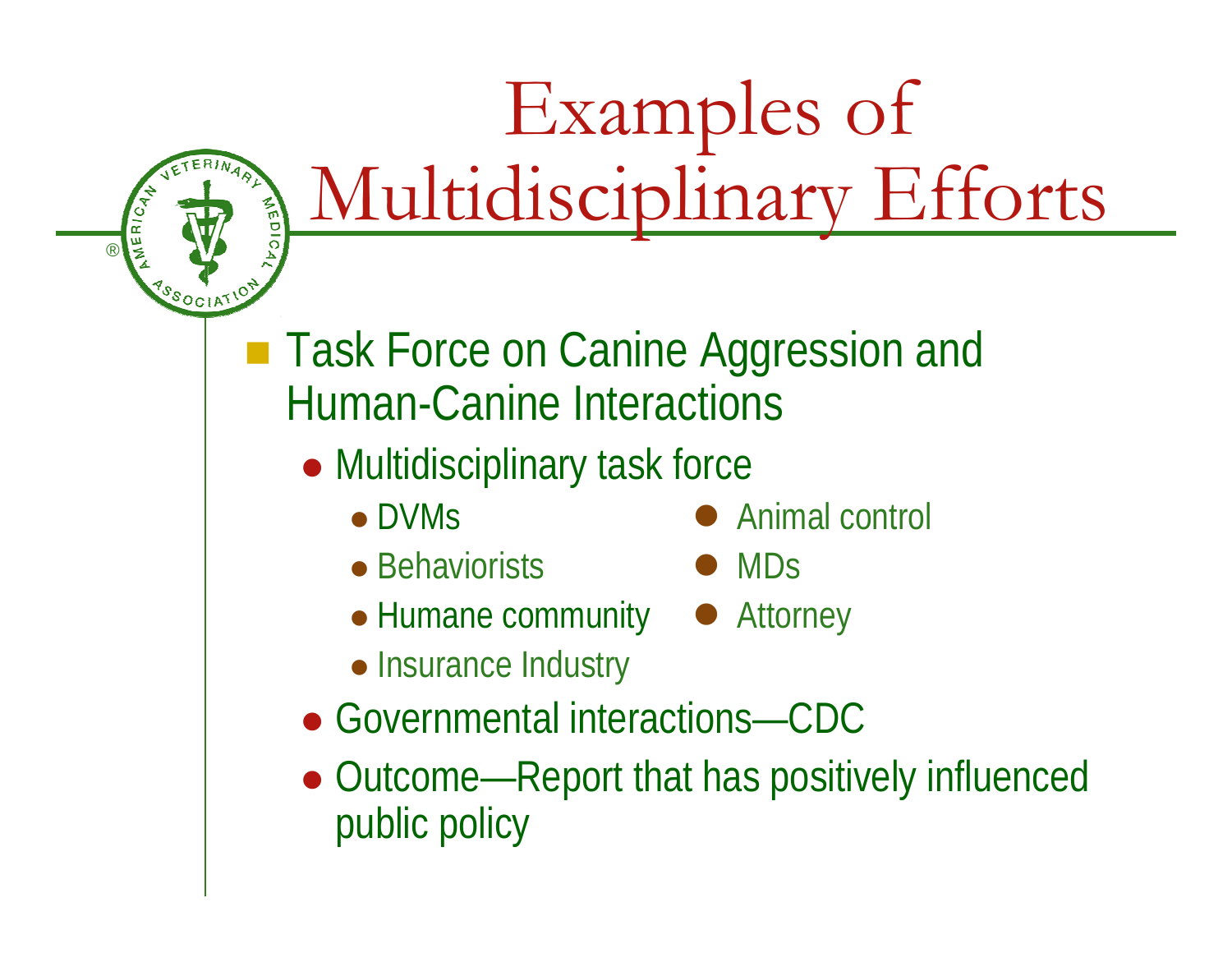Cooperativity in Science and Policy—Key to Animal Well-Being ■ Animal (and human) welfare requires consideration of

• Animal well-being

®

AMERICAN

**ASSOCIATION** 

- Professional ethics
- Producer concerns and economics
- Consumer expectations
- Consideration of these factors requires input from a range of stakeholders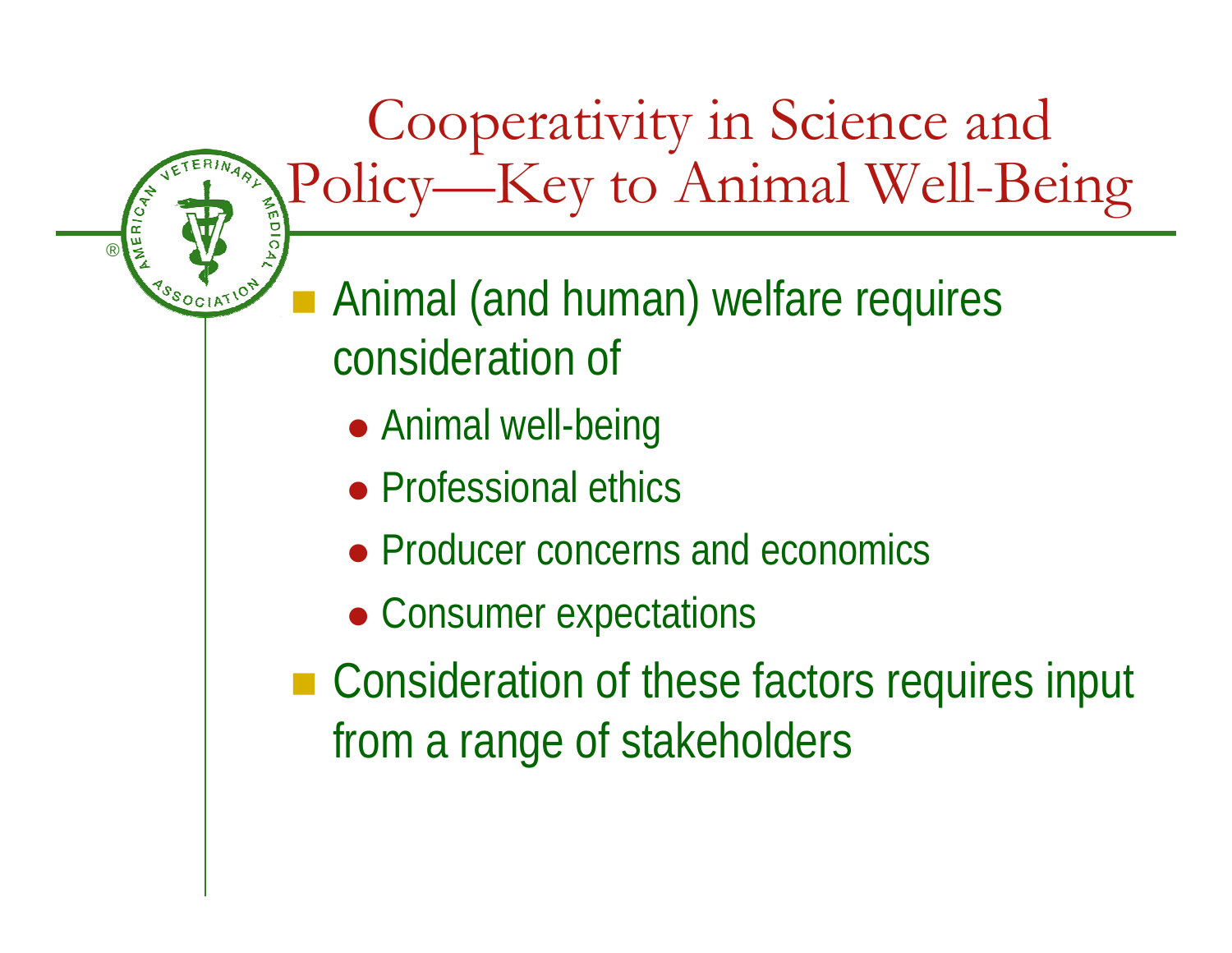## Cooperating in the Science of Animal<br>
PhDs
<sup>S</sup> Well-Being—DVMs and PhDs

### DVMs

®

**AMERICAN** 

NSSOCIATION

- Training
	- Broad clinical focus
	- Health, physiology, and production
	- Limited exposure to behavioral and animal welfare science
	- Practical application
- Responsible to
	- Patient
	- Client (animal owner, producer, consumers)

#### PhDs

- Training
	- Narrow focus (the details)
	- Physiology, production, behavior
	- May have limited opportunity for practical application (extension possible exception)
- Responsible to
	- Peers
	- O Institution/agency/grant provider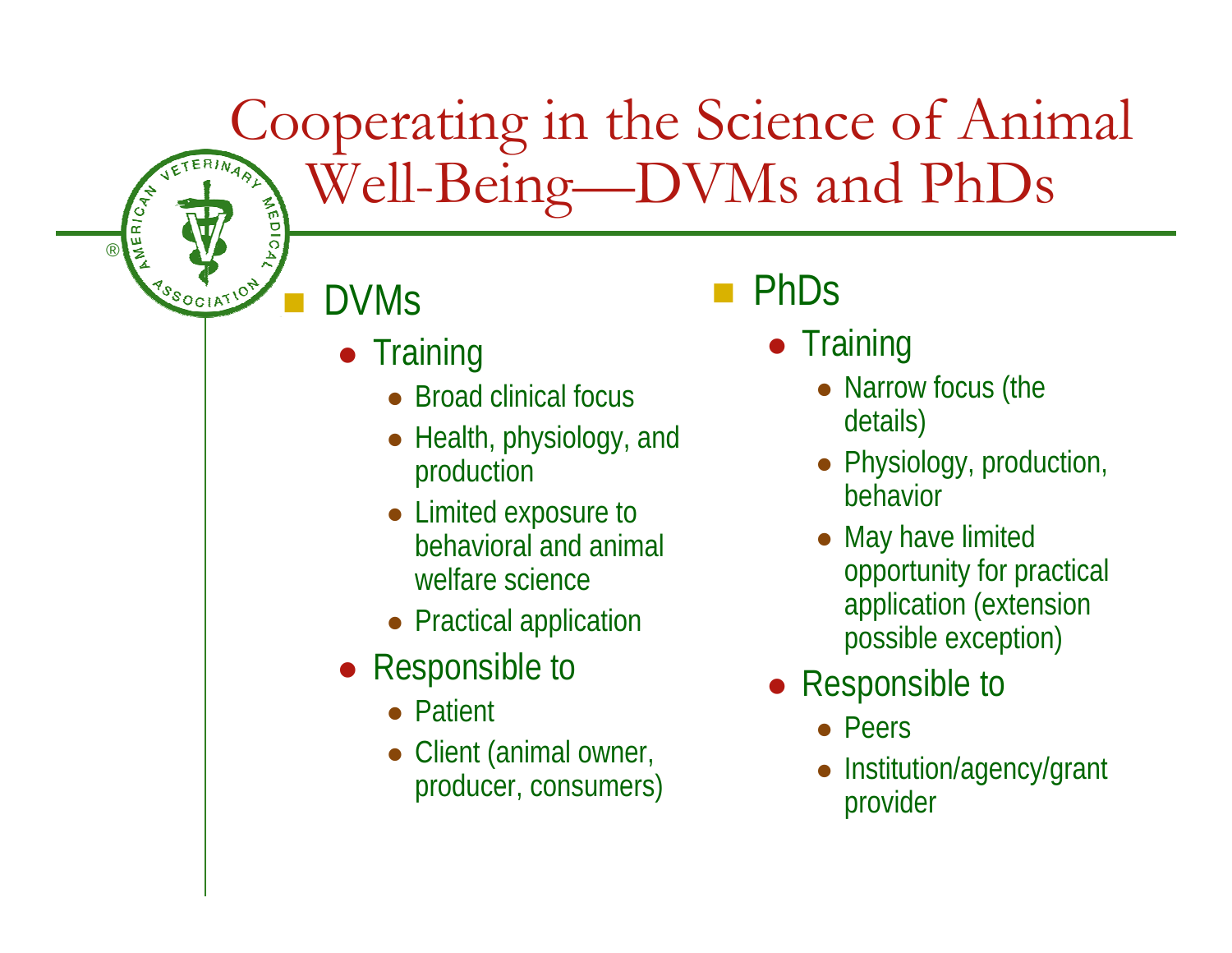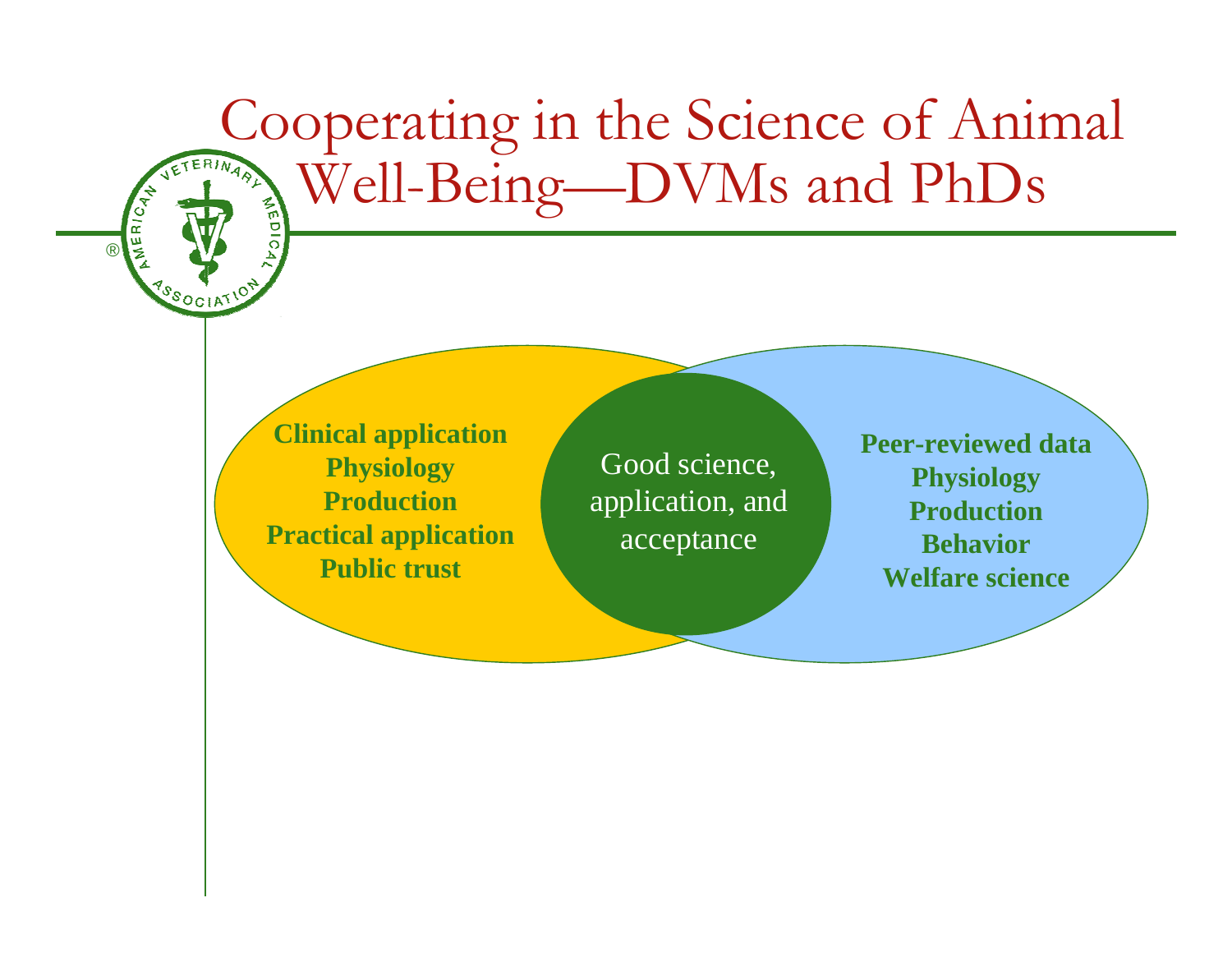

Catalyzing Cooperation in the Science of Animal Well-Being

- Within the AVMA
- Between AVMA and USDA
- With other stakeholders
	- Academics
	- Industry
	- Other nonprofits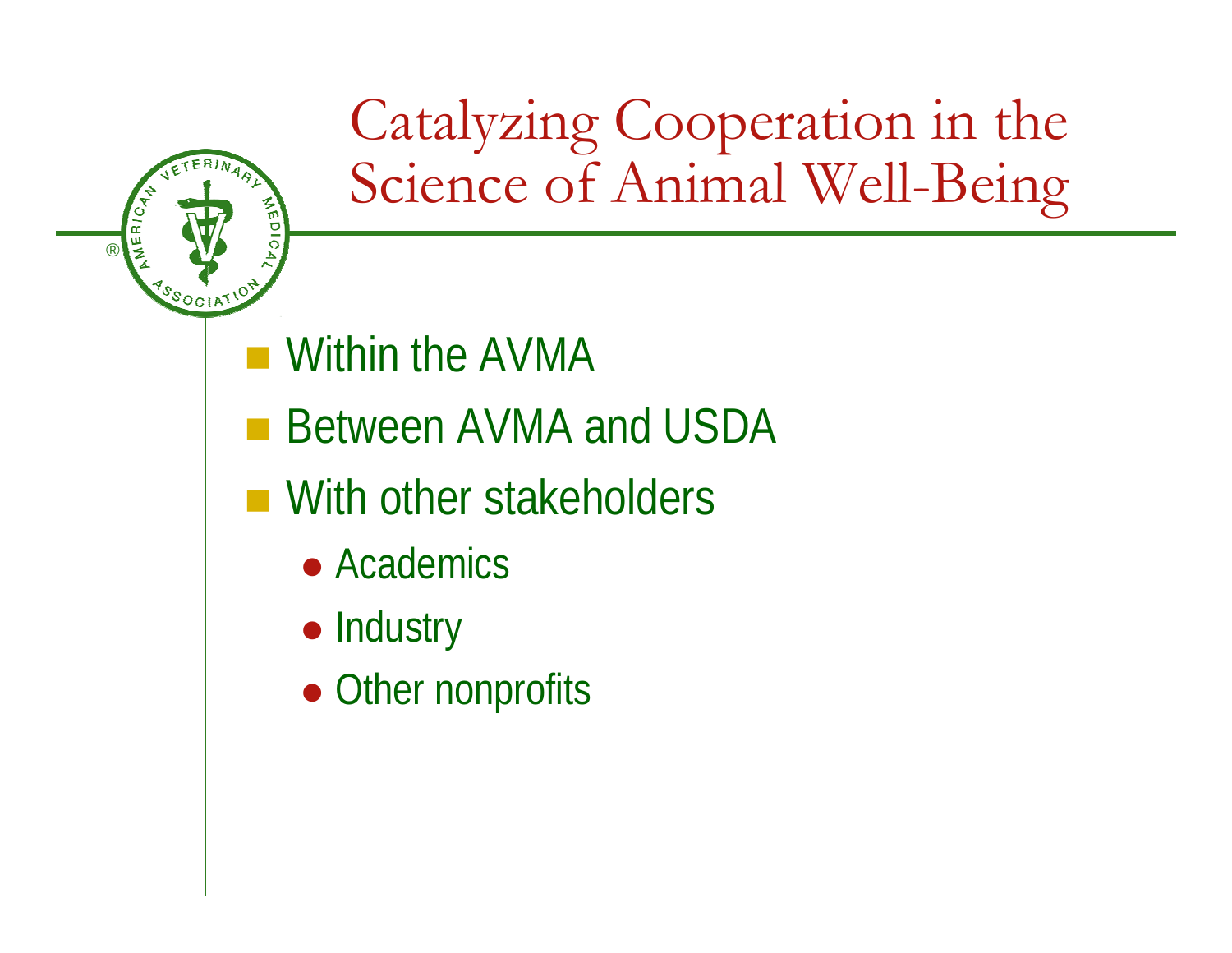#### Catalyzing Cooperation—Well-Being Efforts Within the AVMA **WEDICA**

#### Animal Welfare Committee

- Charge—To study animal welfare issues of importance to the veterinary profession, develop related positions, and identify areas in which the AVMA should call upon its resources and influence to cause action to be taken.
- 16 Members

®

**AMERICAN** 

NSSOCIATION

- Species expertise (companion animal [dog, cat, bird], equine, food animal [cattle, swine, poultry, sheep and goats], laboratory animal)
- Practice expertise (private, industry, government service)
- Education
- Humane organization
- Public member (currently AVMA auxiliary representative)
- Consultant—USDA-APHIS-AC Deputy Administrator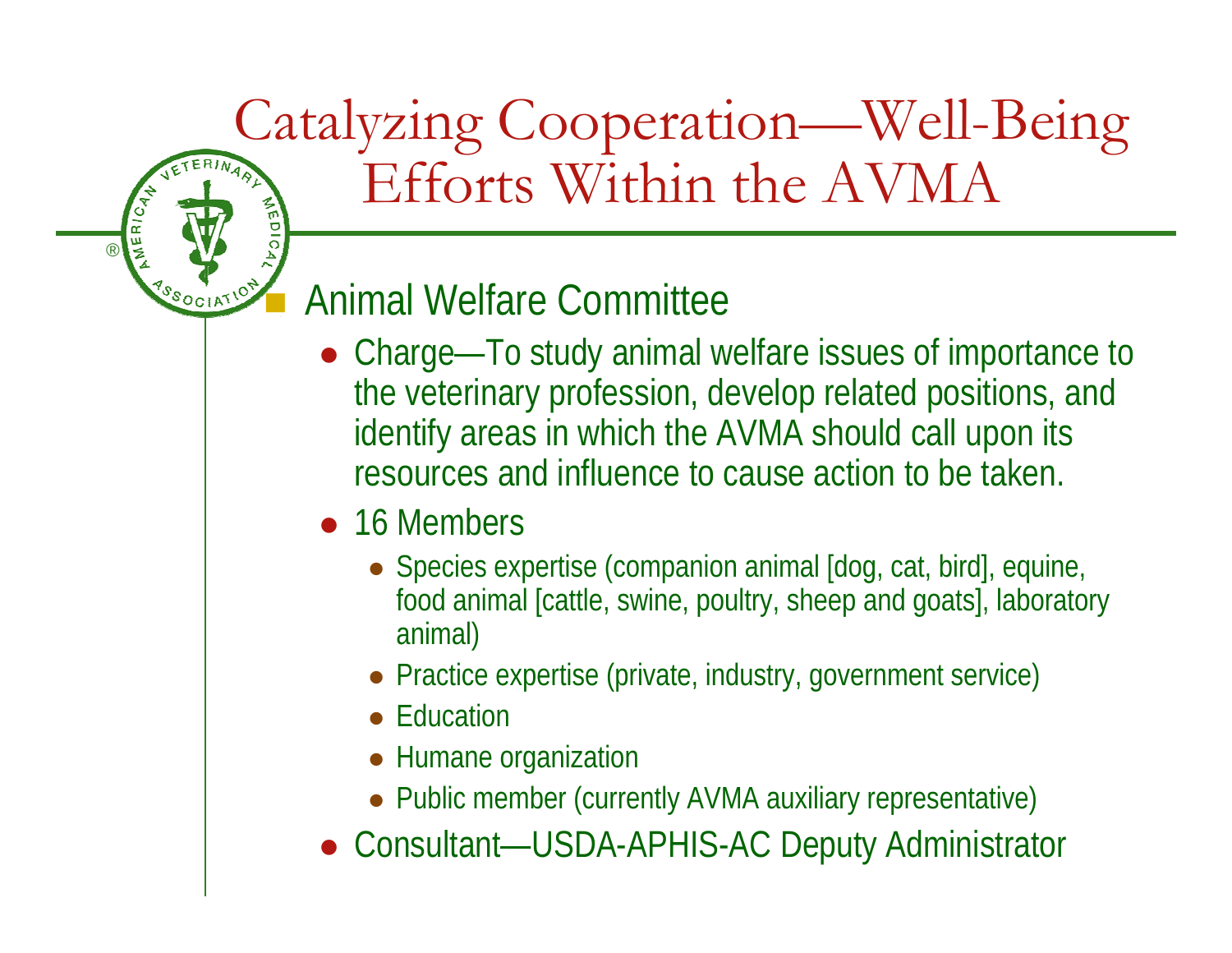#### Catalyzing Cooperation—Well-Being Efforts Within the AVMA **AVEBICAN WEDICA** ■ Task Forces and Working Groups • Task Force on the Housing of Pregnant Sows • Task Force on the Legal Status of Animals *The Veterinarian's Role in Animal Welfare*—AVMA's current position statements on animal welfare issues**Reduction Amards**

®

- Animal Welfare Award—To a veterinarian
- Humane Award—To a nonveterinarian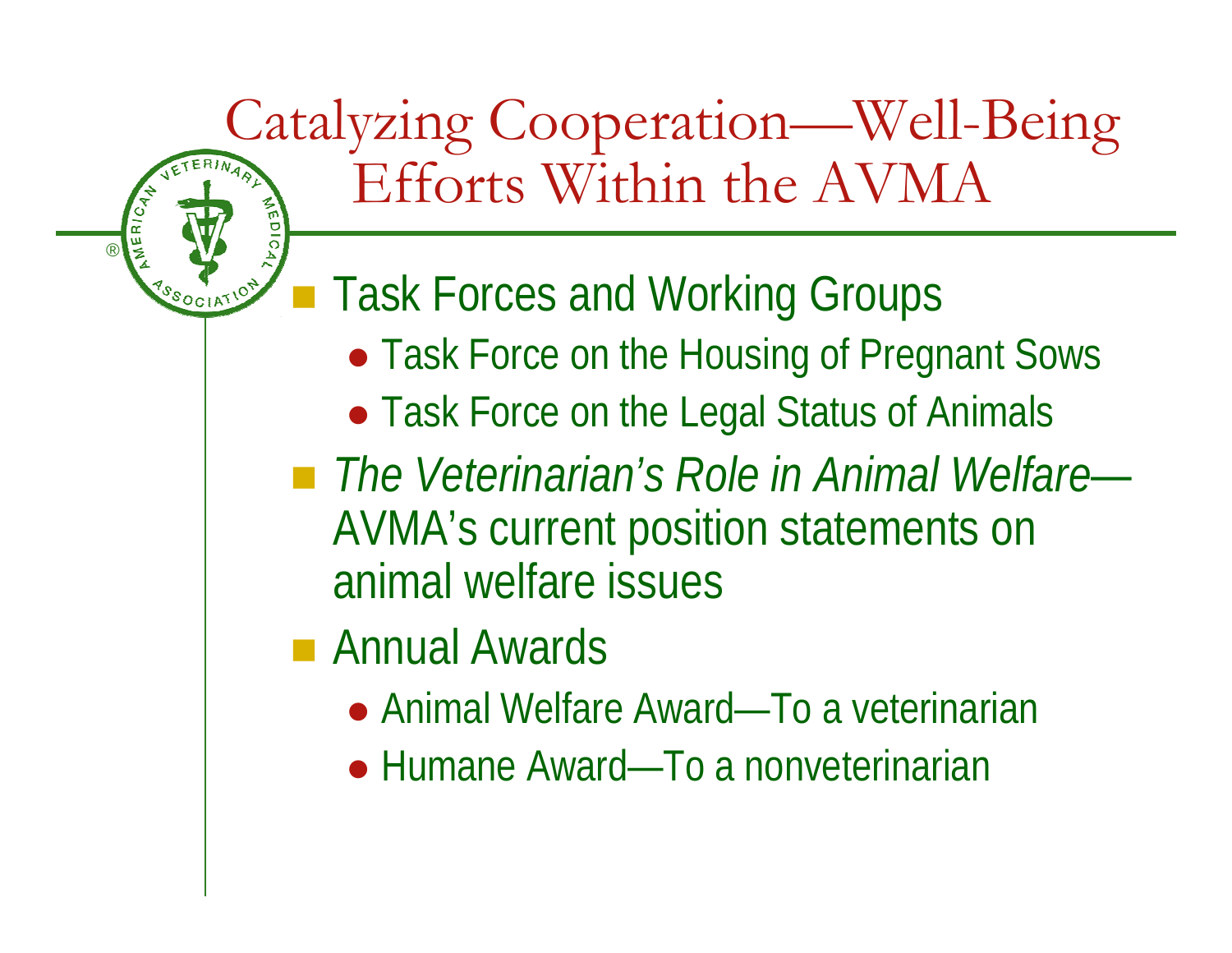

Catalyzing Cooperation—Well-Being Efforts Within the AVMA

- **Service Service** Backgrounders on critical issues
- Bibliographic database—*Humans & Other Species*
- Continuing education programs
- **n** International Relationships
	- International Veterinary Officers Council
	- PanVet
	- World Veterinary Association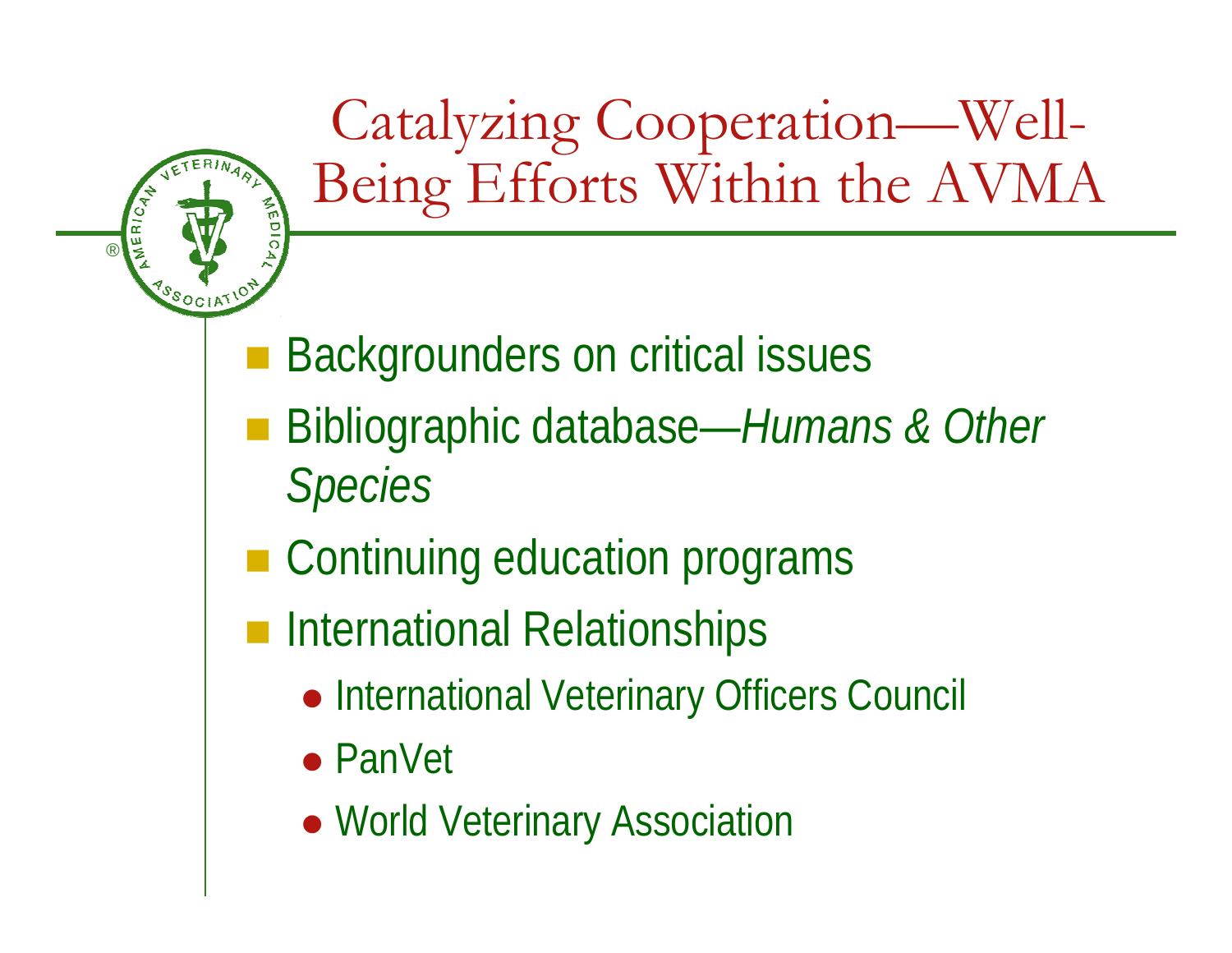#### Catalyzing Cooperation—Well-Being Efforts Within the AVMA RINARY **WEDICAL**

#### Animal Welfare Week and Forum

- Annual event for past 15 years
- Subject changes
- Week-Series of media releases (print and audio) highlighting veterinarians' roles in ensuring the welfare of animals
- $\bullet$  Forum

®

**AMERICAN** 

NSSOCIATION

- Day-long event
- Multiple perspectives
- Open to the public
- Proceedings published in the *Journal of the AVMA*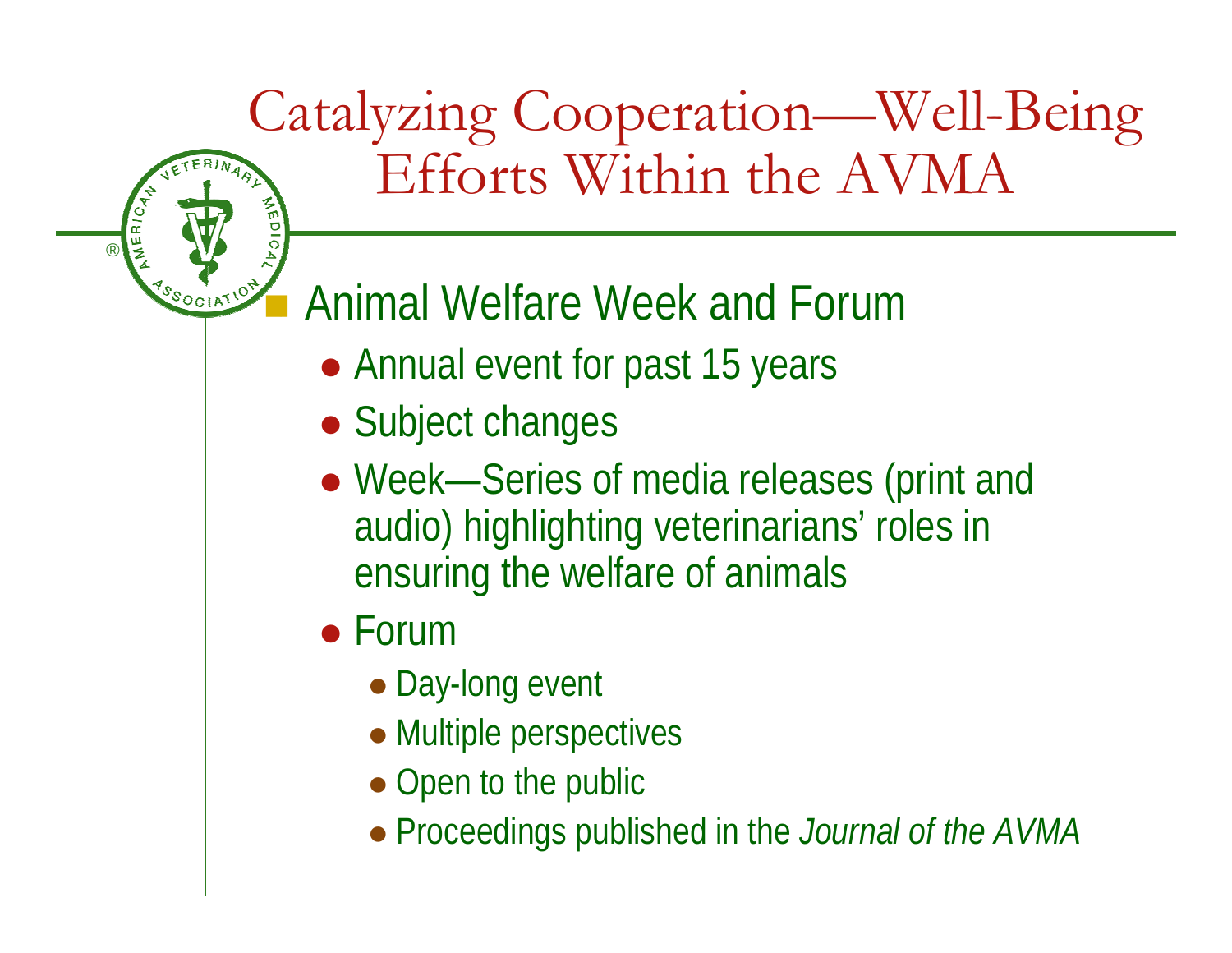Catalyzing Cooperation—Between INARL AVMA and USDA AMERICAN WEDICA **ASSOCIATION Liaison with USDA/APHIS-AC through** representation on the Animal Welfare **Committee Future Trends in Animal Agriculture** ■ OIE Global Animal Welfare Standards **Initiative** 

®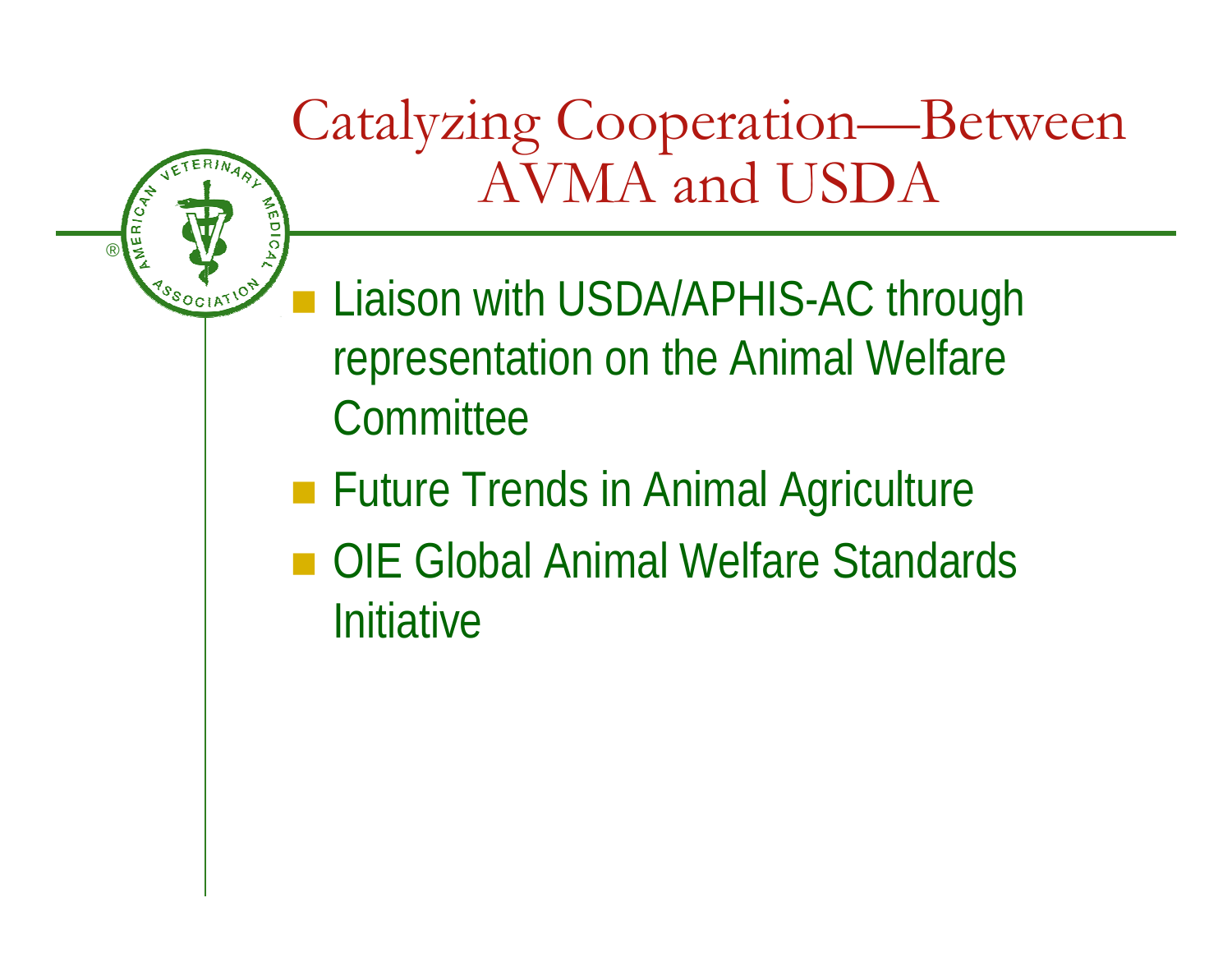#### Catalyzing Cooperation—OIE Global Animal Welfare Standards Initiative VARI

## **MSSOCIATION** History

®

**AVEBICAN** 

- Identified as priority in 2001-2005 OIE Strategic Plan and Ad hoc Group on Animal Welfare convened
- May 2002—Ad hoc group's recommendations unanimously adopted
- International Committee determines focus to be animals used in agriculture and aquaculture
	- Transport
	-
- $\bullet$  Killing for disease control
- Humane slaughter Housing and Management
- Other uses (e.g., research, entertainment, companions) to be addressed later and as resources permit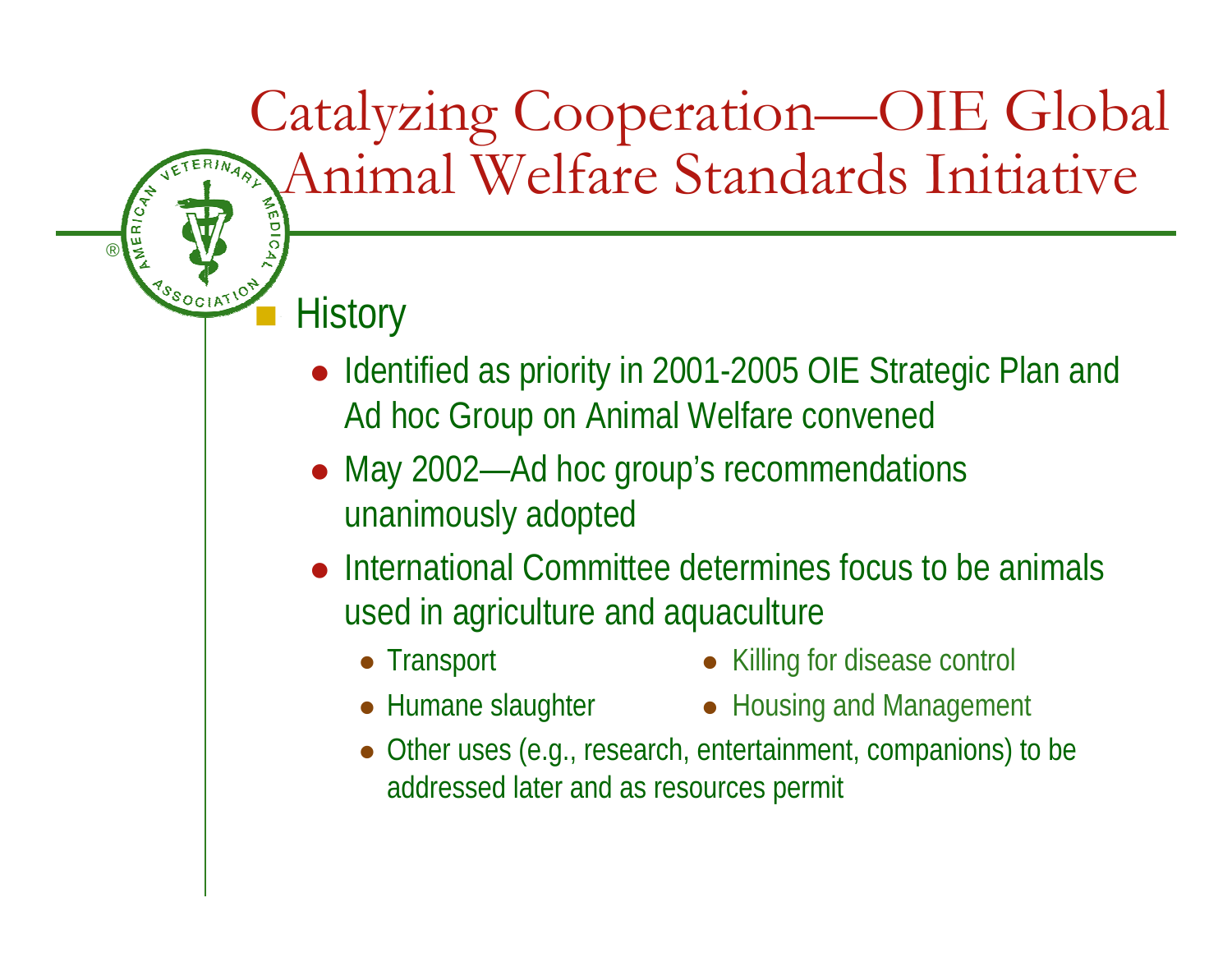### Catalyzing Cooperation—OIE Global Animal Welfare Standards Initiative ARA

#### History (continued)

®

**AMERICAN** 

NOSOCIATION

- October 2002—Permanent Working Group established and holds first meeting; develops work plan
- May 2003—Working Group's work plan adopted
- February 2004—Global Conference on Animal Welfare held to solicit stakeholder input
- May 2004—Guiding Principles adopted
- Current—Comments being requested on reports of ad hoc groups on
	- Slaughter of animals for human consumption
	- Humane killing of animals for disease control purposes
	- Land transport of animals
	- $\bullet$ Transport of animals by sea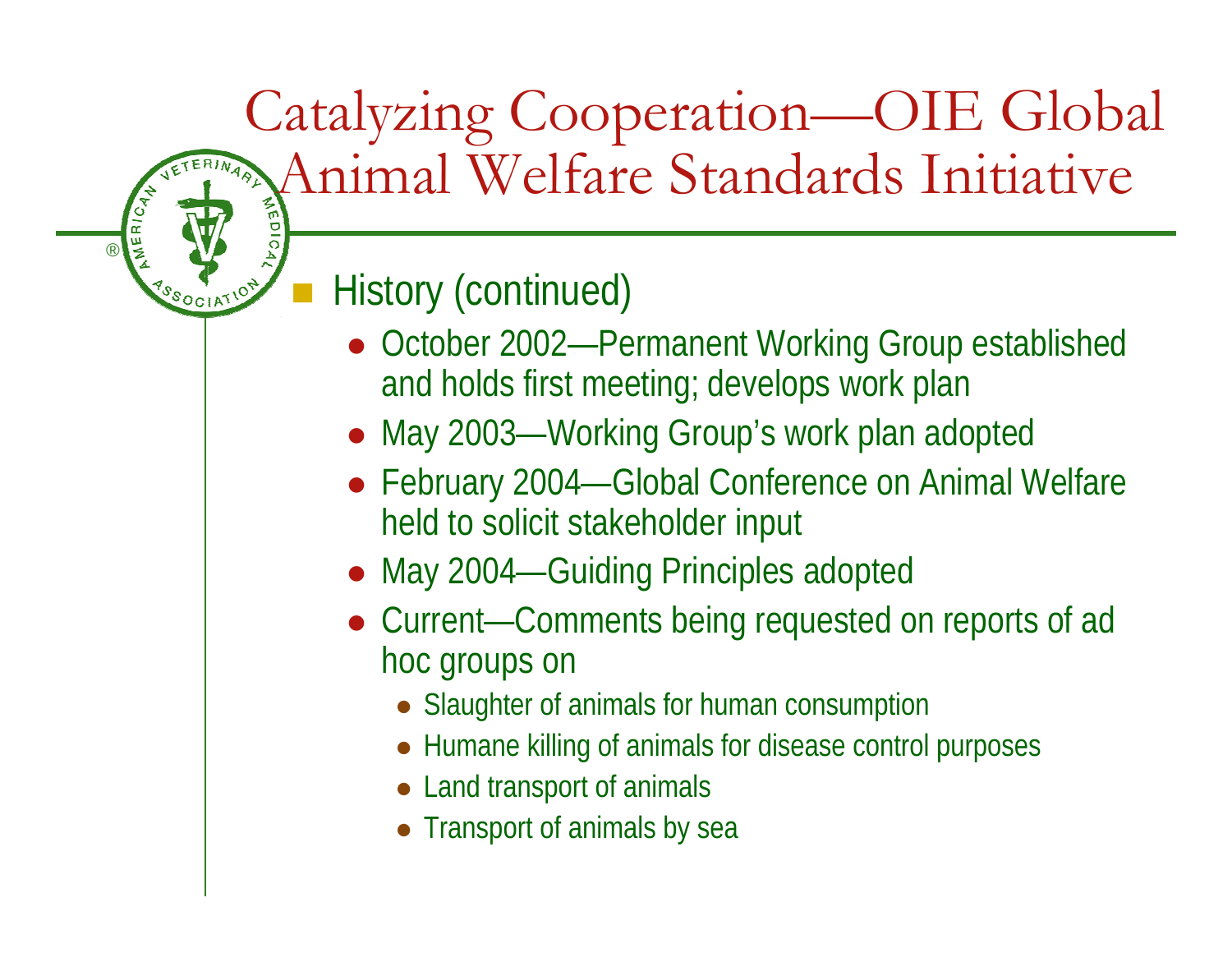Catalyzing Cooperation—OIE Global Animal Welfare Standards Initiative NARA

#### AVMA's Involvement

®

**AVERICAN** 

WEDICAL

PSSOCIATION

- Member of US Delegation to the OIE (liaison-Dr. Lyle Vogel)
- Participated in Global Conference on Animal Welfare (liaison—Dr. Gail Golab)
- Provide input to USDA to assist in formulation of US response to proposals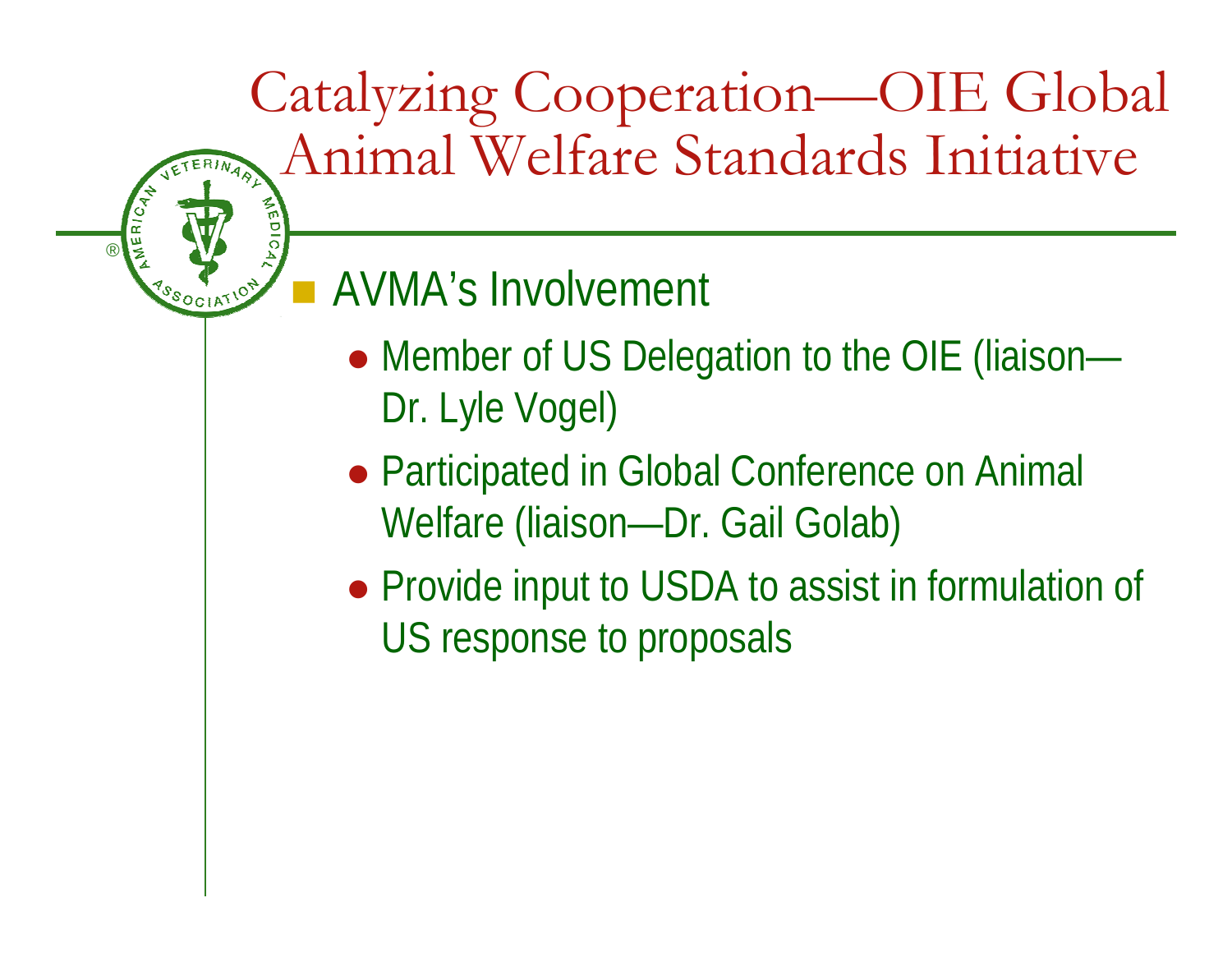Catalyzing Cooperation—OIE Global Animal Welfare Standards Initiative NARL

 "Take homes" from the Global Conference on Animal Welfare

- Wide variation in emphasis and "progress" of member countries on animal welfare
	- Expectations

®

**ANERICAN** 

**ASSOCIATION** 

WEDICA

- $\bullet$  Educational emphasis
- Guidelines
	- Stakeholder roles
- Differences in philosophy on voluntary vs regulatory approaches
- Differences in philosophy on what role animal welfare standards should play in trade negotiations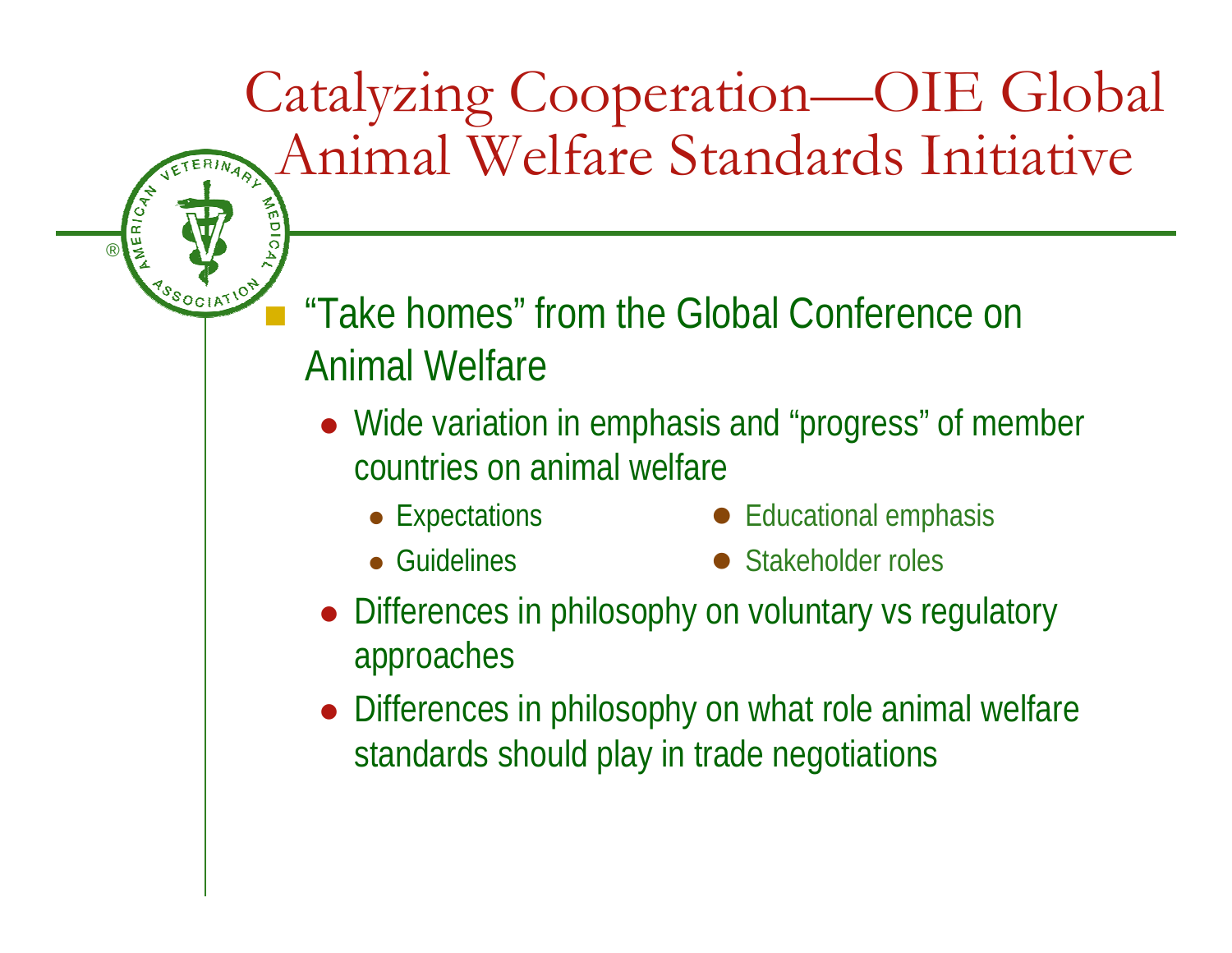#### Catalyzing Cooperation—With Other Stakeholders INARY **WEDICA**

- Food Marketing Institute/National Council of Chain Restaurants (FMI/NCCR) Animal Welfare Program
	- Designed to be a cooperative Retailer–Producer–AW Expert project
		- Basis is producer-created guidelines
		- Iterative review by expert panel (representation includes veterinarians [AVMA], animal welfare scientists/researchers, ethicist, humane representative)
	- Outcome—third-party audit process for retailers
	- Challenges

®

**AMERICAN** 

NOSOCIATION

- Economics
- Fear/resistance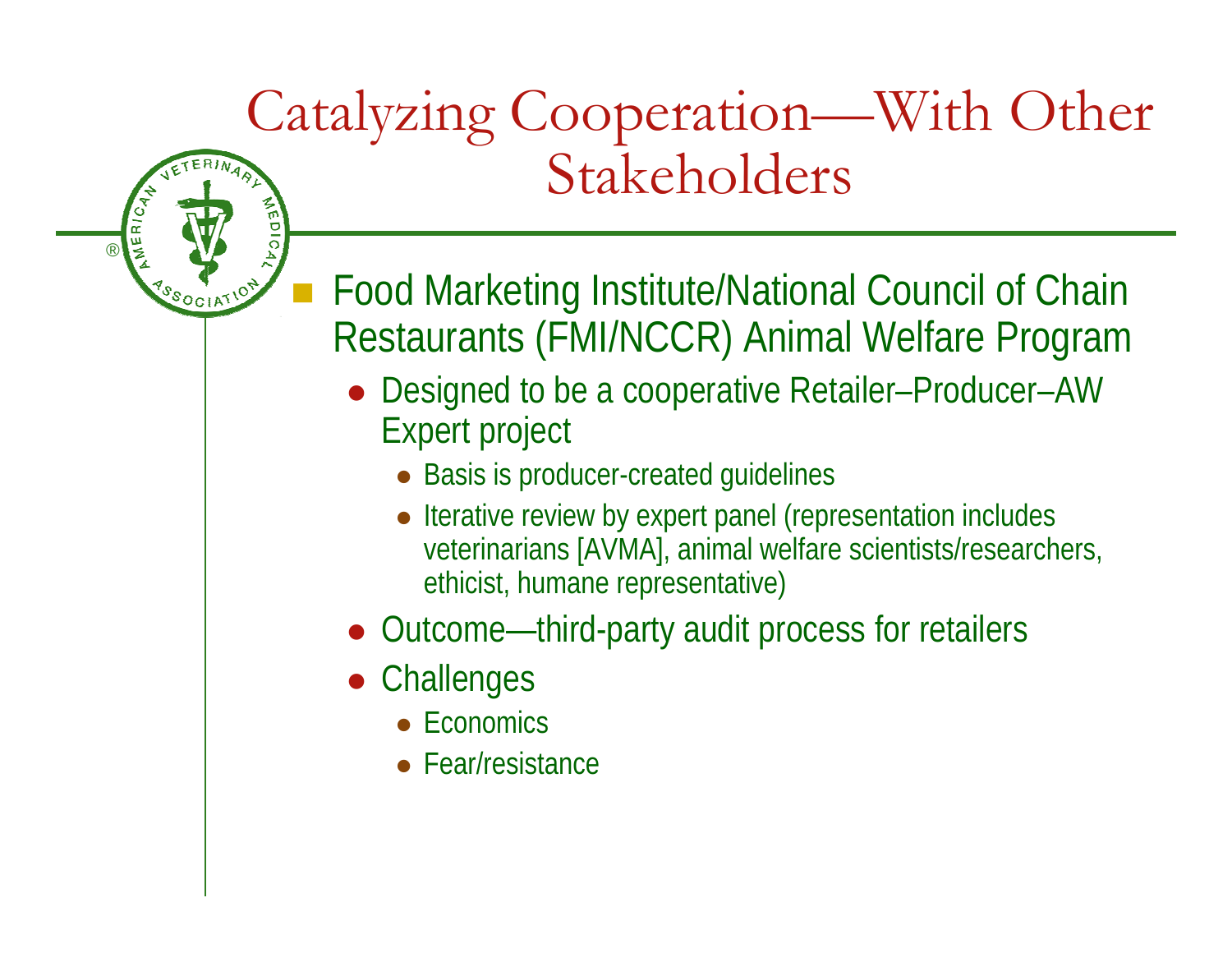

### Catalyzing Cooperation—With Other Stakeholders

- National Council on Pet Population Study and Policy (NCPPSP, www.petpopulation.org)
	- AVMA is one of the founding members (2 representatives on the NCPPSP Board of Directors)
	- Mission
		- To gather and analyze reliable data that further characterize the number, origin, and disposition of pets (dogs and cats) in the United States
		- To promote responsible stewardship of these animals
		- To recommend programs to reduce the number of surplus/unwanted pets in the United States
- **Other activities** 
	- Scientific review committees, panels, and work groups
	- $\bullet$ **Coalitions**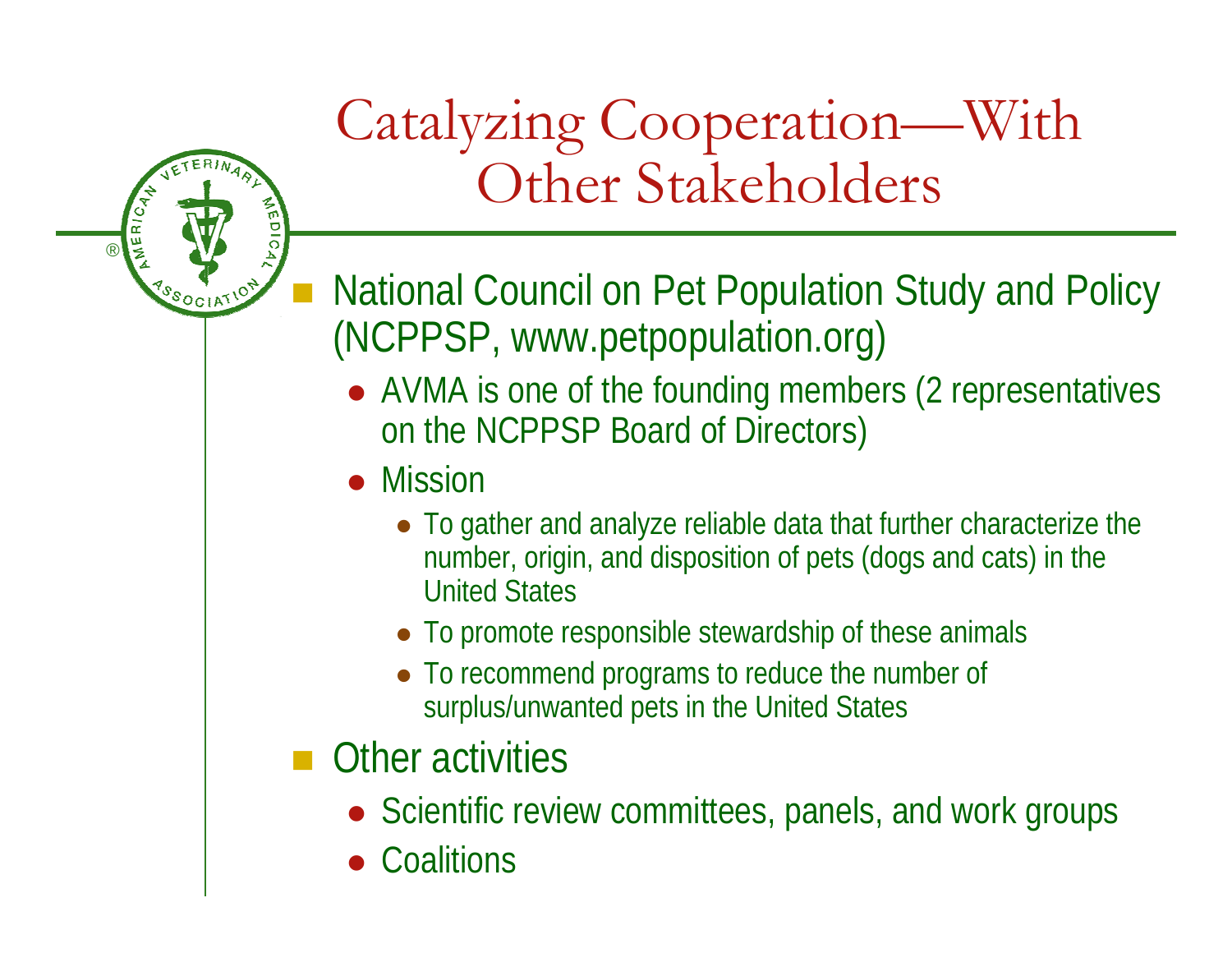## Cooperating in the Science of Animal Well-Being—An AVMA "Wish List"

#### Data

®

**AMERICAN** 

PSSOCIATION

- Scientific (real world and US operations)
- $\bullet$ Economic
- $\bullet$  Information about ongoing studies in "hot" animal welfare areas
- **Help in obtaining/disseminating information** 
	- Appropriate governmental agencies
	- $\bullet$  Networking between AVMA, governmental agencies, academic research centers
	- Public (extension?)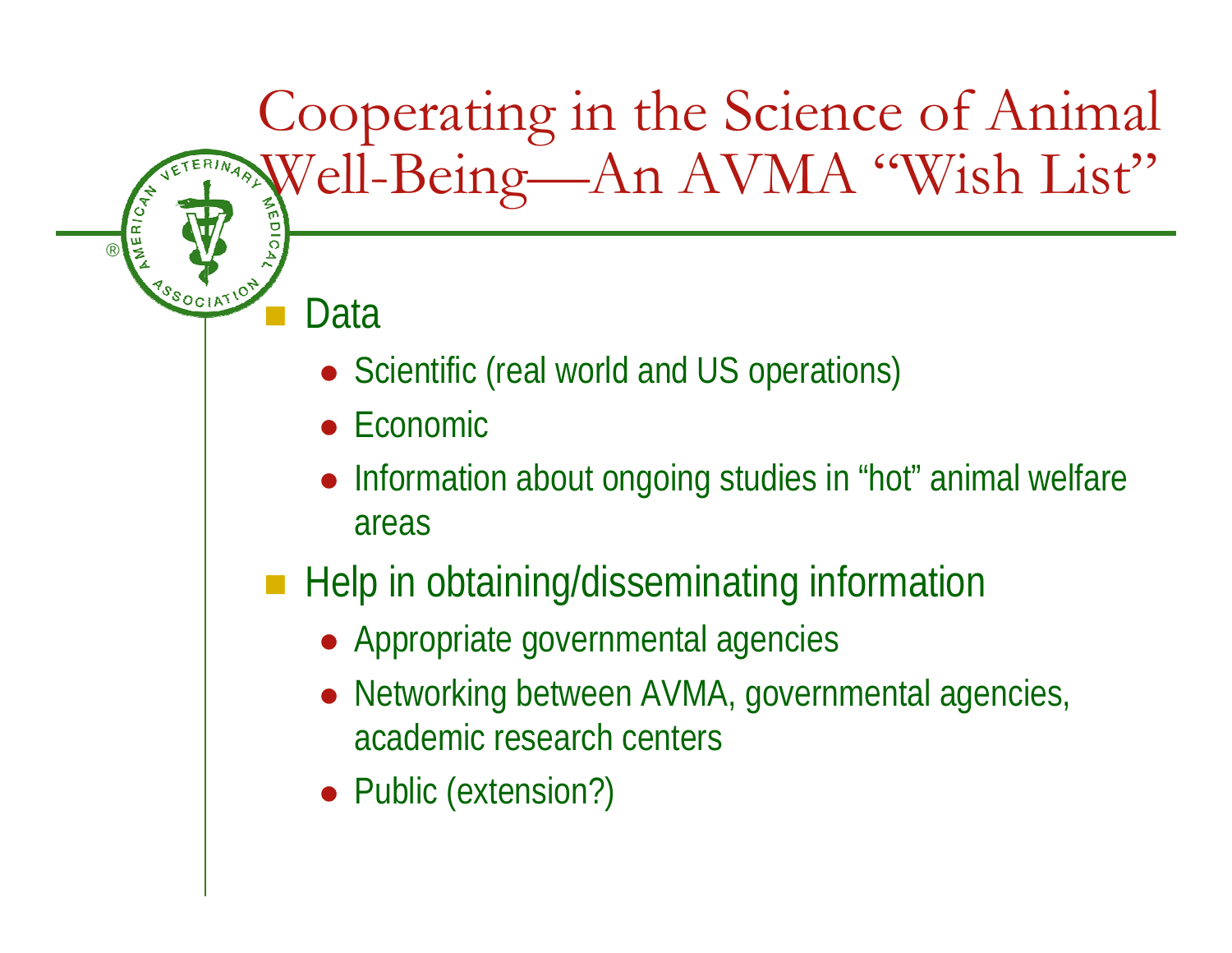## Animal Welfare

#### Assessment

®

**AMERICAN** 

 $\bullet$ 

NOSOCIATION

ARI

**WEDICA** 

- Science
	- Physiology, production
	- Behavior (affective states?)
- $\bullet$  Ethics
- Consumer perspectives
- Animal rights vs animal welfare (activism)
- **Pain, stress, and distress**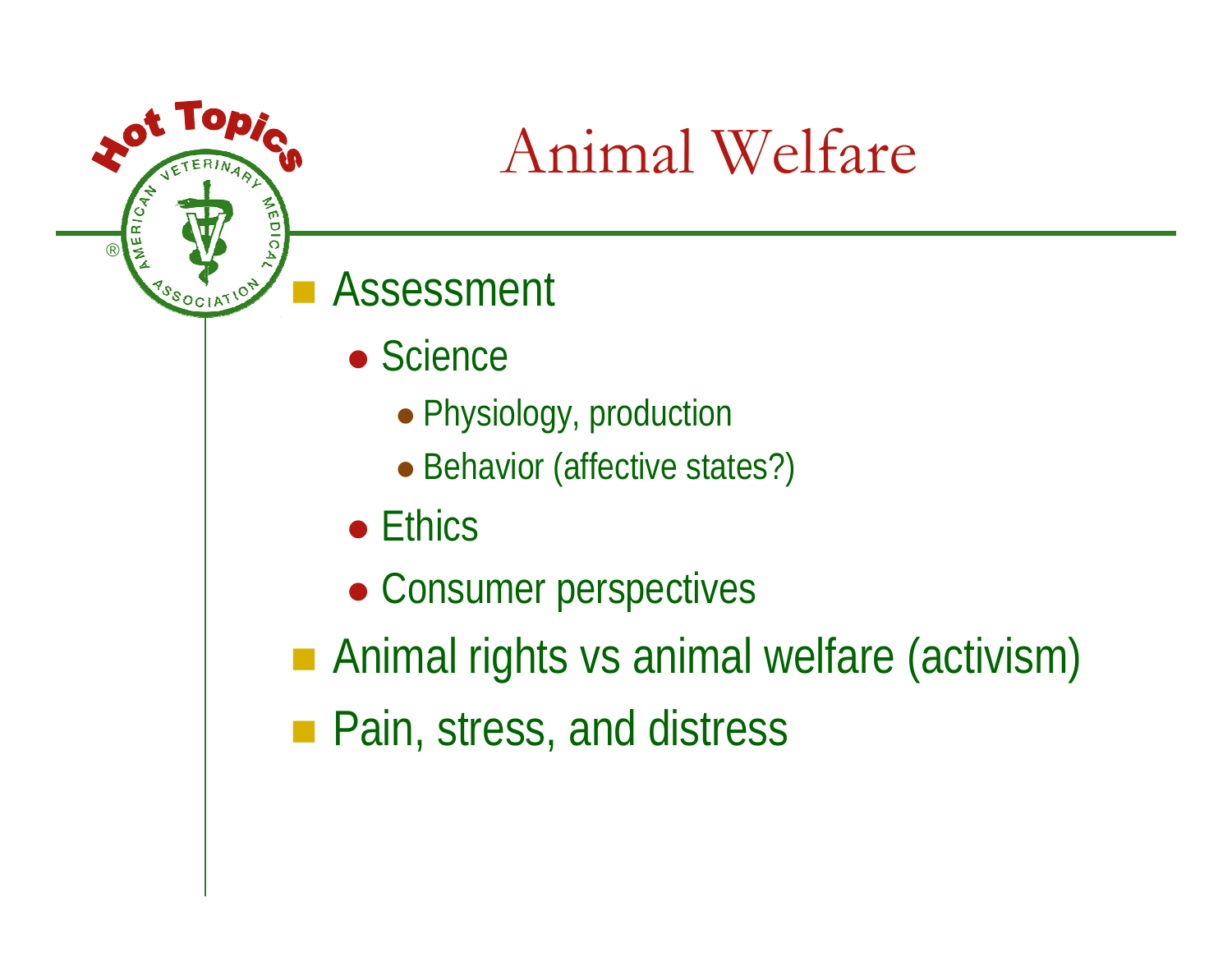## Animal Welfare

#### Food Animals

**AFDICAL** 

 $\bullet$ 

NOSOCIATION

®

**AMERICAN** 

- Housing of pregnant sows
- Induced molting (resolution introduced to HOD by petition)
- Foie gras (resolution introduced to HOD by petition)
- Downed animals
- Companion Animals
	- Elective surgical procedures (declawing, ear cropping, tail docking)
	- Puppy mills
	- Management of abandoned and feral cats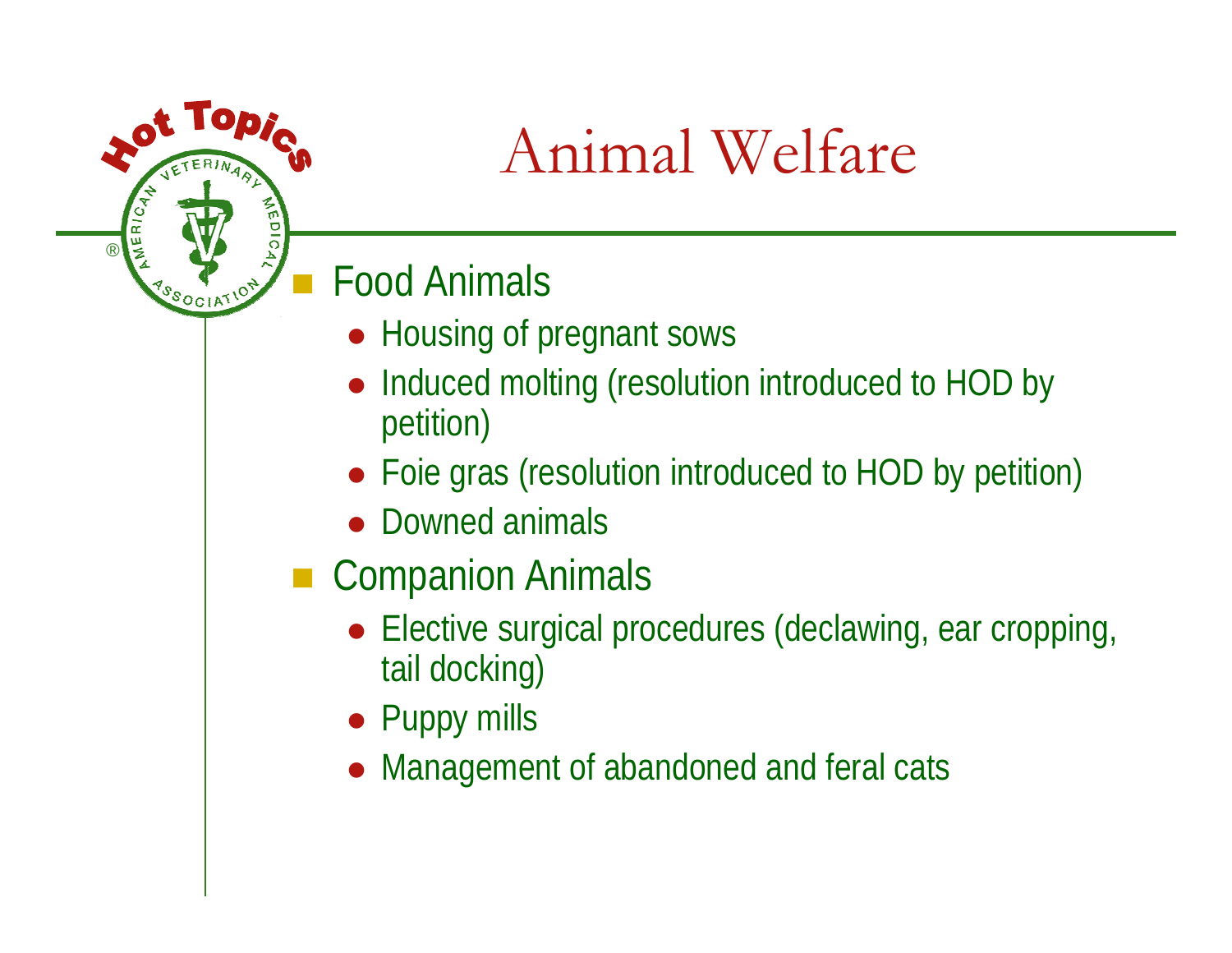## Animal Welfare

**Horses** 

®

**AMERICAN** 

<sup>78</sup>SOCIAT

 $\bullet$ 

**WEDICA** 

- Slaughter (HR 857/S 2352)
- **Laboratory animals** 
	- Pain and distress
	- Sources (e.g., class B dealers)
	- Medical records
- Zoo and exotics
	- Elective surgical procedures
	- Appropriateness for captivity and ownership
- **Aquatics** 
	- Principles unique (poikelothermic, invertebrates)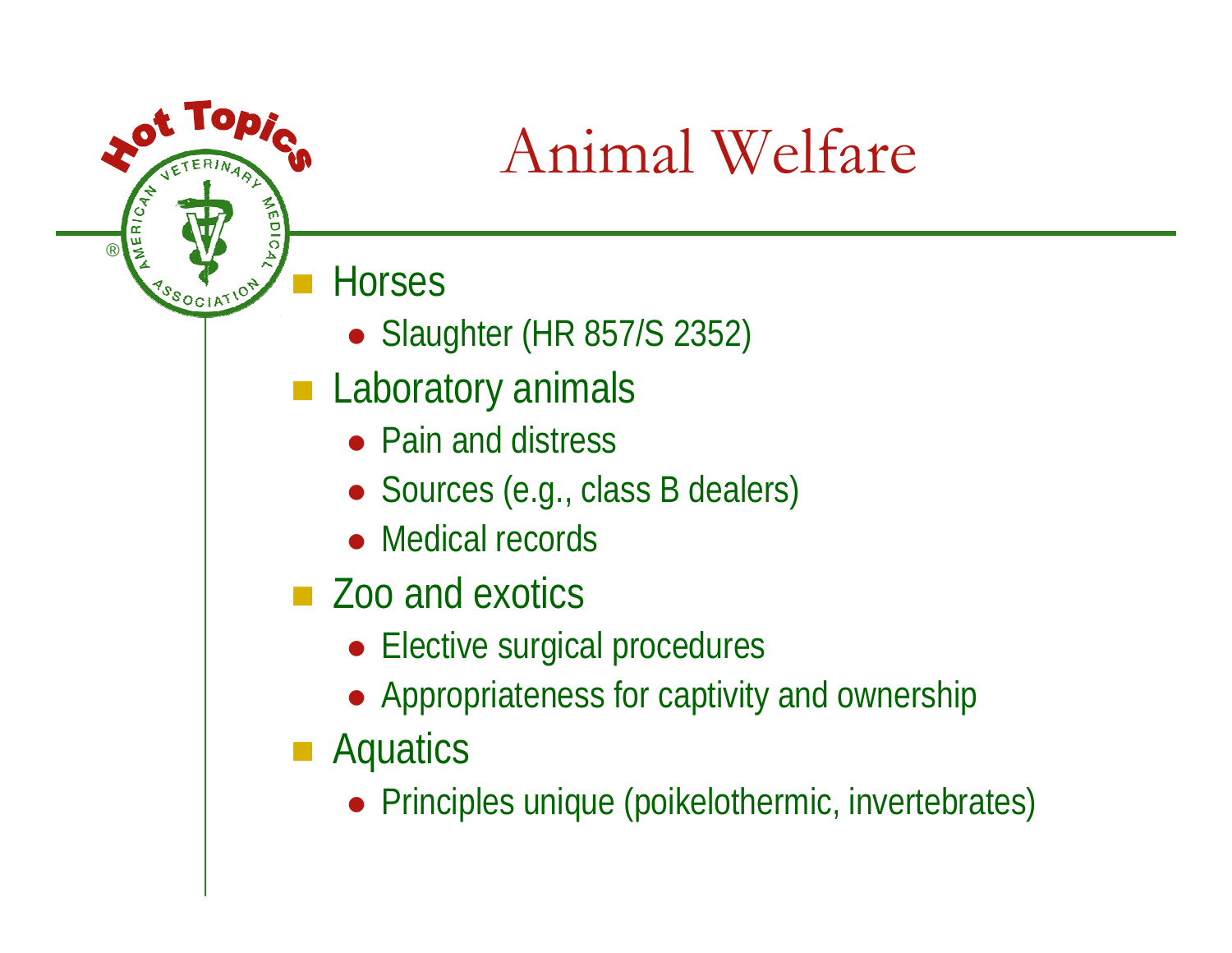#### $\bullet$ **AMERICAN AFDIC** ®PSSOCIATION

### Other Issues of Interest

**Food supply veterinary medicine** 

- Number of food animal practitioners declining
- Roles changing
- Food Supply Veterinary Medicine Coalition
	- Will examine all aspects of veterinary medicine's involvement in food supply systems (production  $\rightarrow$ consumption)
	- First project—Comprehensive study
		- Demand and availability
		- Education (student recruitment, retention, and training)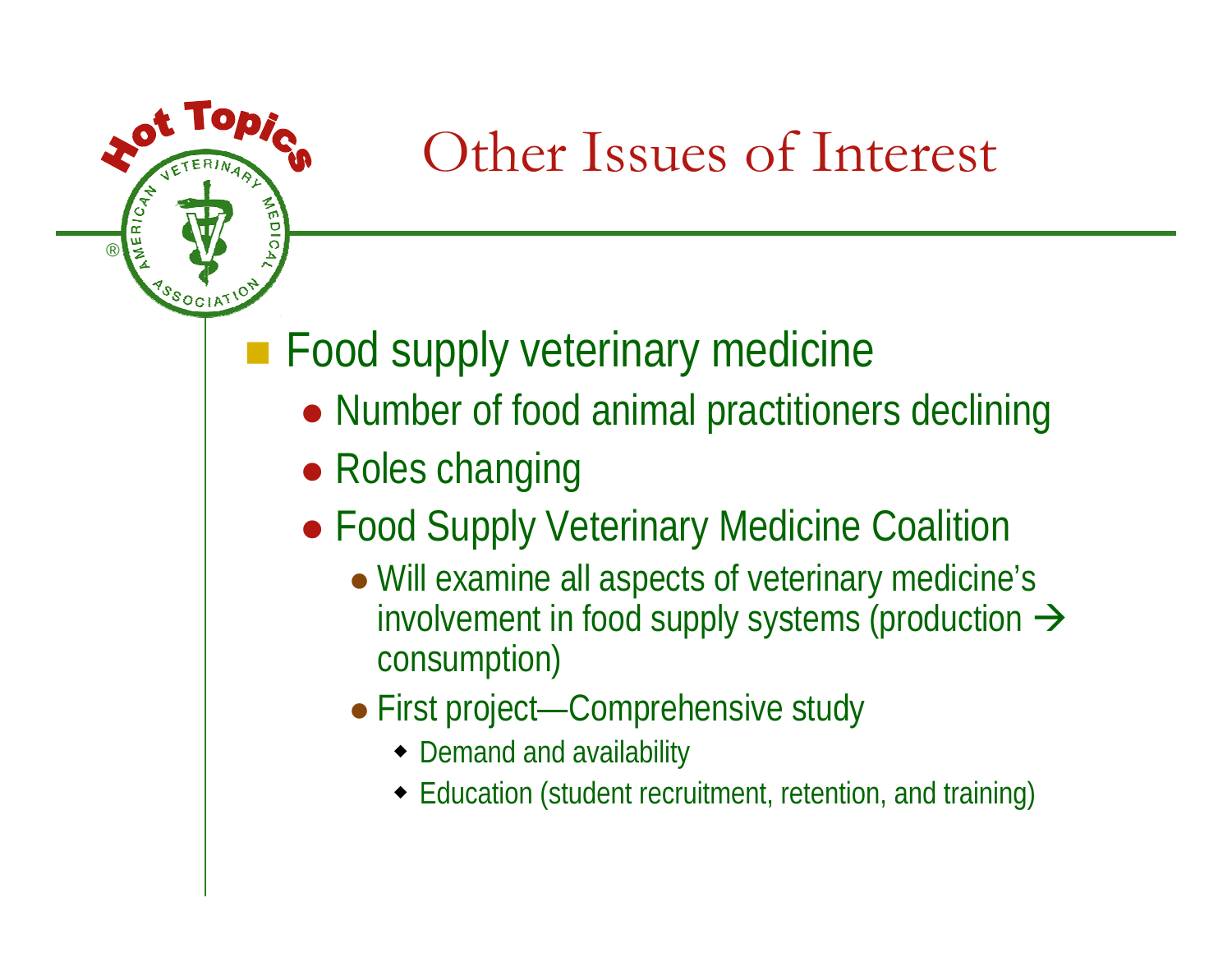

- Antimicrobial resistance—Support a science and risk-based response (e.g., FDA change in approval process to add evaluation of resistance risks)
- **Naccination** 
	- Customization of vaccination programs
	- Improved labeling of biologics (cooperative efforts with USDA/Center for Veterinary Biologics)
	- Improved system for adverse effects reporting
- **Compounding**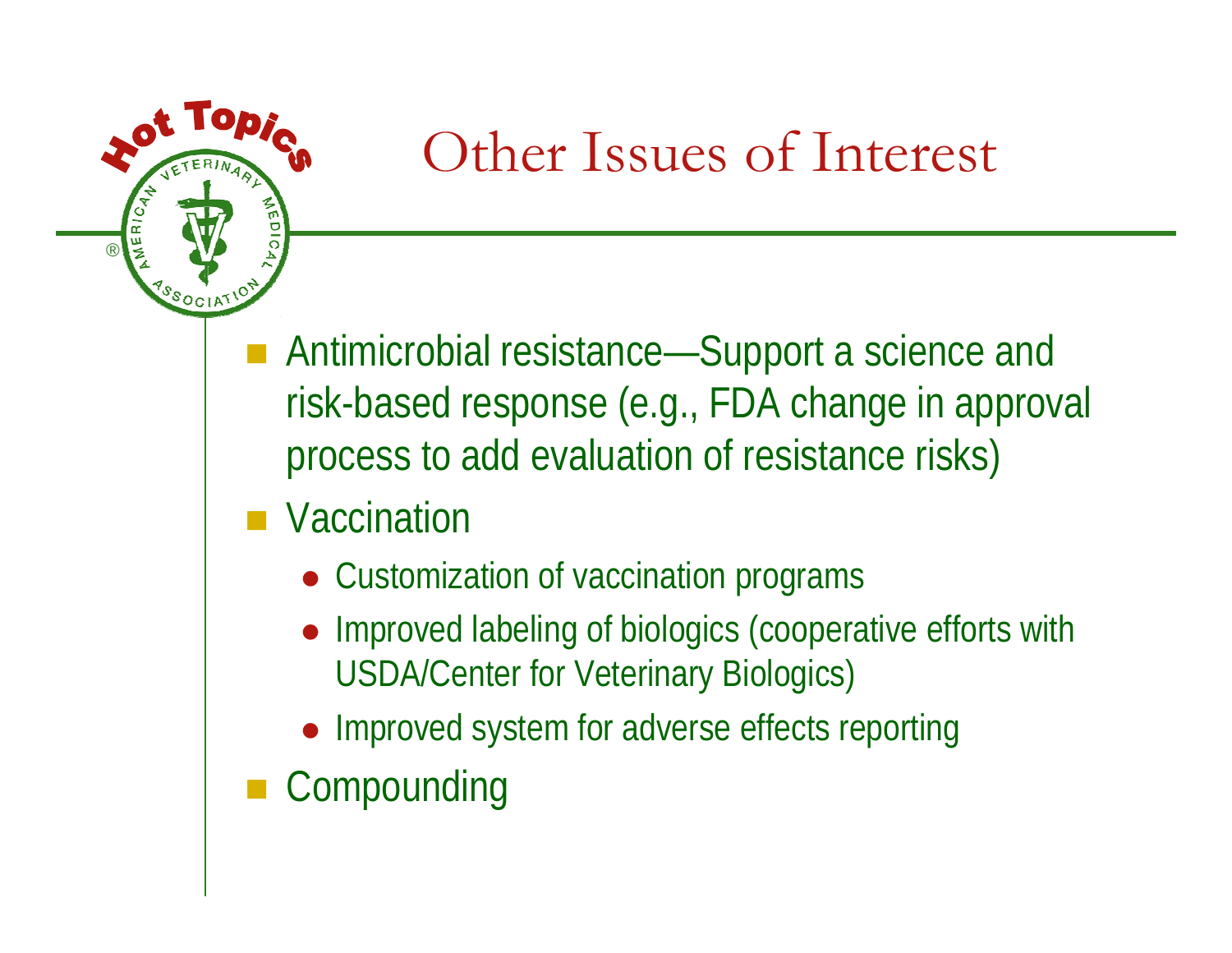

- National Veterinary Accreditation Program Revision
- **US Animal Identification Plan**
- National Response Plan
- Biosecurity and priority disease responses (National Animal Health Emergency Response Corps [NAHERC])
- Mass euthanasia and carcass disposal
- CAFOs, including net-pen aquaculture (environmental issues)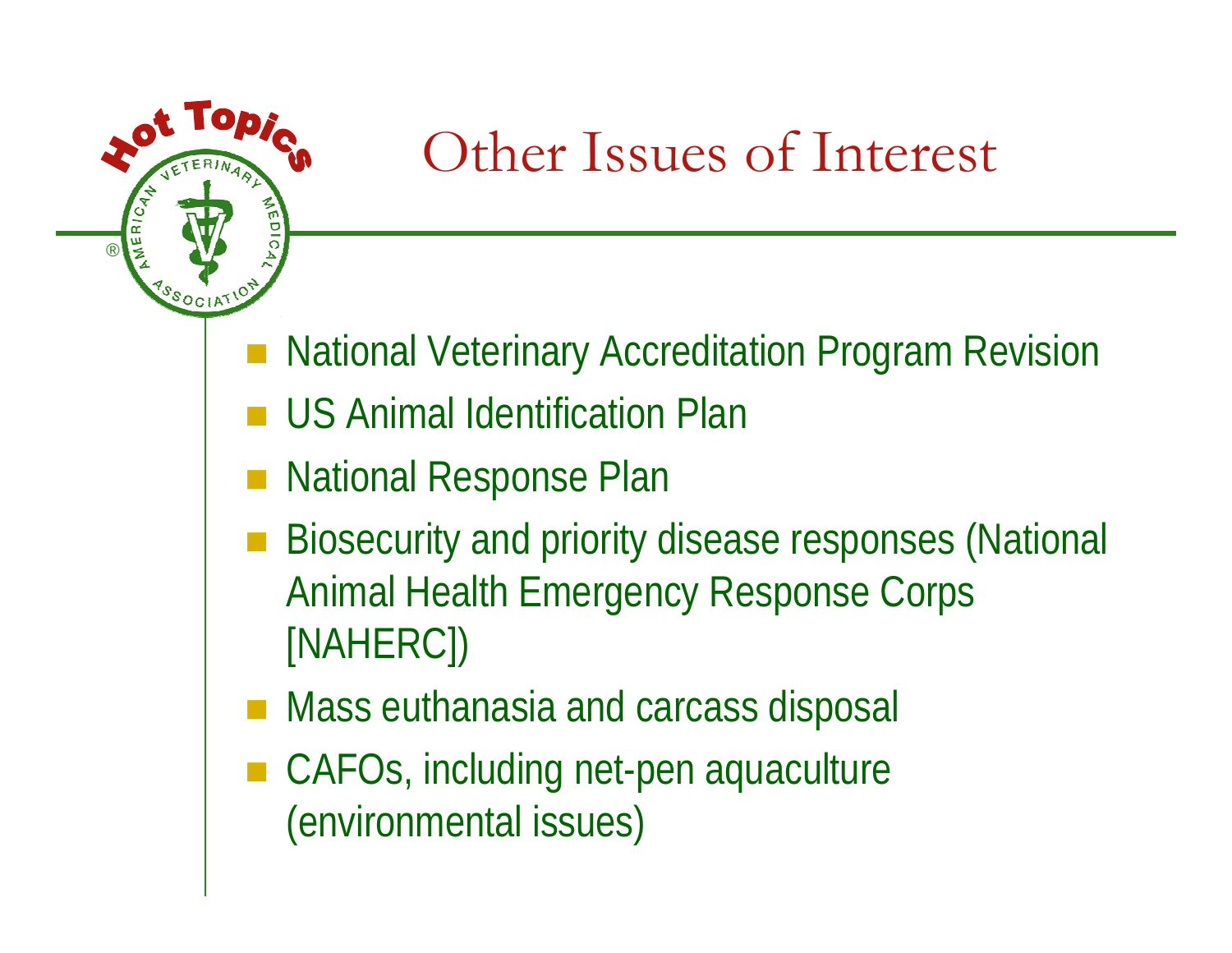#### ■ Research

®

**AVEBICAN** 

O

**WEDIC** 

- National Needs for Research in Veterinary Science—NAS study
- Research, Education, and Economics Task Force (Agricultural Research Service)
- Working to encourage
	- Continued funding for National Research Initiative Federal Grants Program
	- Continued support for Coordinated Agricultural Project (CAP) programs